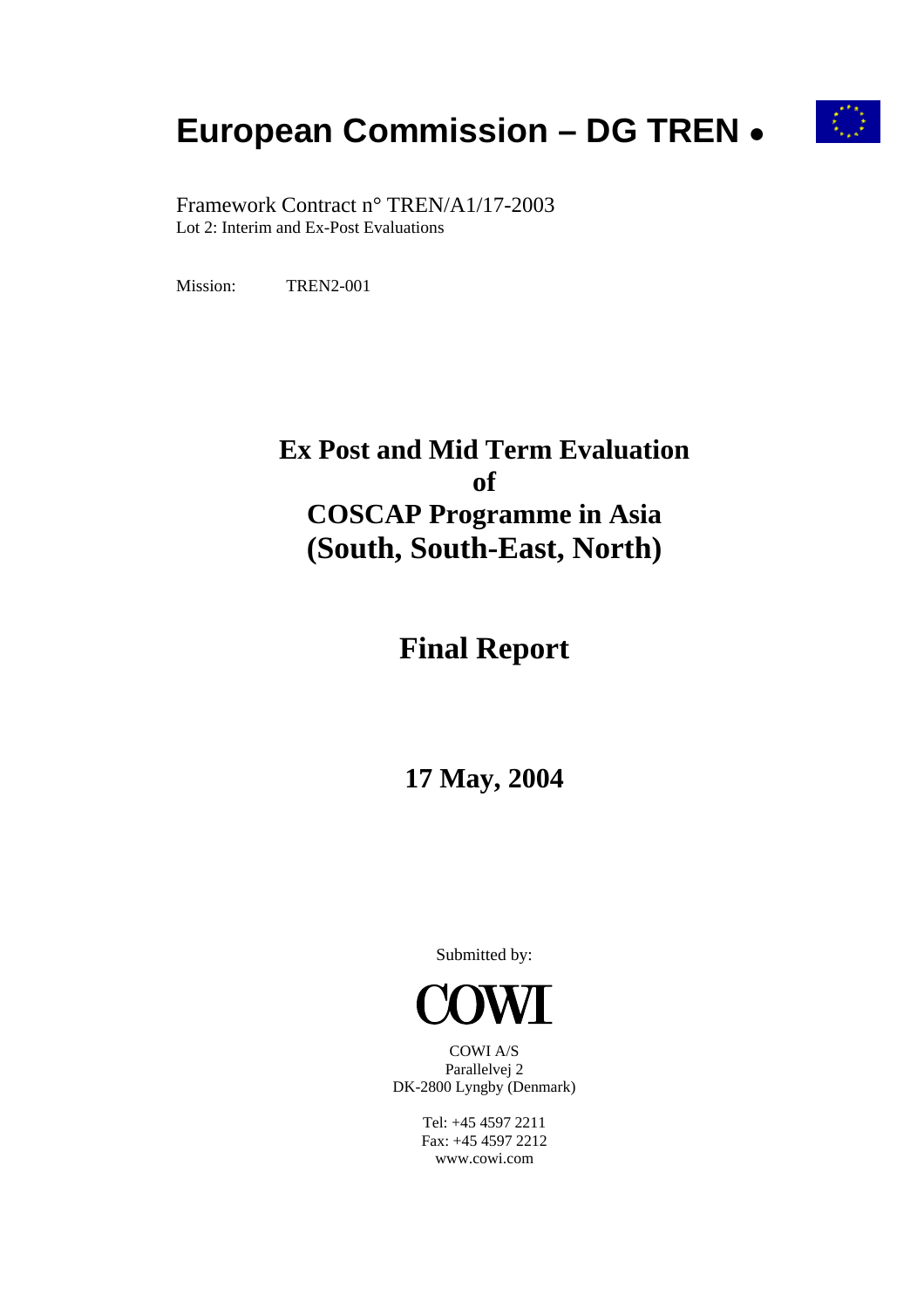# **TABLE OF CONTENTS**

|                                                                                                                                                   | <b>CURRENT ABBREVIATIONS</b>                                                                                                              |                                        |  |
|---------------------------------------------------------------------------------------------------------------------------------------------------|-------------------------------------------------------------------------------------------------------------------------------------------|----------------------------------------|--|
|                                                                                                                                                   | <b>EXECUTIVE SUMMARY</b>                                                                                                                  |                                        |  |
| 1<br>1.1<br>1.2<br>1.3                                                                                                                            | <b>INTRODUCTION</b><br>Background<br>Present situation<br>Related programmes and other donor activities                                   | 5<br>5<br>5<br>6                       |  |
| 2<br>2.1<br>2.2<br>2.3                                                                                                                            | <b>EVALUATION STEPS AND METHODOLOGY</b><br>General<br>Locations and dates<br>Interviews                                                   | 8<br>8<br>9<br>9                       |  |
| $\mathbf{3}$<br>3.1<br>3.2<br>3.3<br>3.4<br>3.5<br>3.6                                                                                            | <b>RESULTS AND FINDINGS</b><br>Effectiveness<br>Efficiency<br>Impact and criticality<br>Sustainability<br>Relevance<br>Summary of results | 11<br>11<br>13<br>14<br>15<br>15<br>16 |  |
| 4.                                                                                                                                                | <b>CONCLUSIONS AND FURTHER RECOMMENDATIONS</b>                                                                                            | 17                                     |  |
| <b>ANNEXES</b><br>18<br>Annex 1 - Methodology<br>19<br>Annex 2 - Questionnaire<br>22<br>28<br>Annex 3 - Interview results: Guideline for analysis |                                                                                                                                           |                                        |  |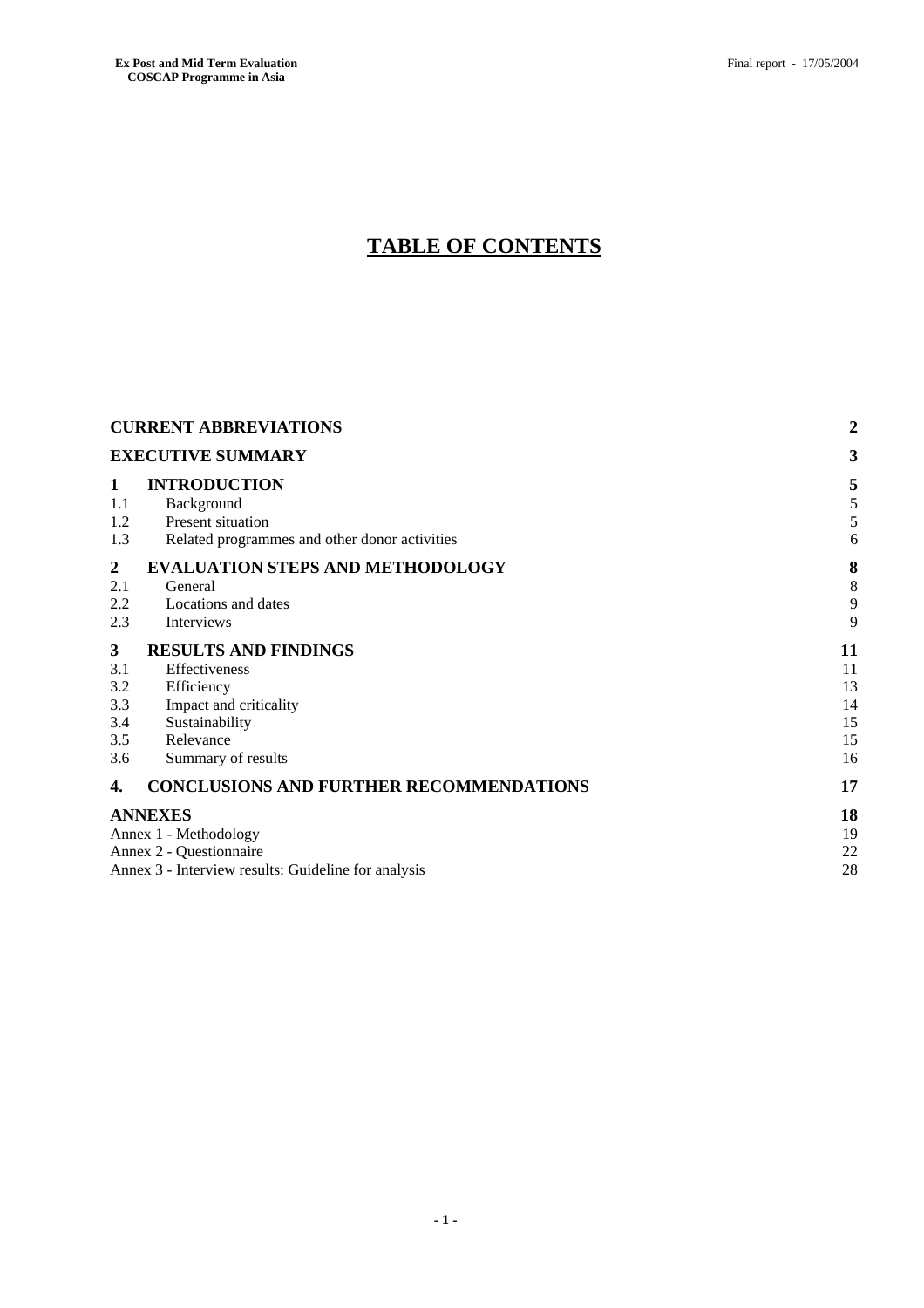## Current abbreviations

| <b>COSCAP</b>  | Cooperative development of Operational Safety and continuing Airworthiness Programme |
|----------------|--------------------------------------------------------------------------------------|
| <b>RAST</b>    | <b>Regional Aviation Safety Teams</b>                                                |
| <b>NARAST</b>  | North Asia Regional Aviation Safety Teams                                            |
|                | (China, DPRK, Mongolia and ROK)                                                      |
| <b>SARAST</b>  | South Asia Regional Aviation Safety Teams                                            |
|                | (Bangladesh, Bhutan, India, the Maldives, Nepal, Pakistan and Sri Lanka)             |
| <b>SEARAST</b> | South East Asia Regional Aviation Safety Teams                                       |
|                | (Brunei, Cambodia, Hong Kong, Macao, Indonesia, Lao PDR, Malaysia, Myanmar,          |
|                | Philippines, Singapore and Thailand)                                                 |
| <b>CTA</b>     | Chief Technical Advisor (project coordinator)                                        |
|                |                                                                                      |
| <b>ICAO</b>    | International Civil Aviation Organisation                                            |
| <b>FAA</b>     | Federal Aviation Authority (USA)                                                     |
| <b>JAA</b>     | Joint Aviation Authority (European)                                                  |
| <b>IATA</b>    | <b>International Air Transport Association</b>                                       |
| <b>ATC</b>     | Air Traffic Control                                                                  |
| <b>ATM</b>     | Air Traffic Management                                                               |
| <b>USOAP</b>   | Universal Safety Oversight Assessment Programme                                      |
|                |                                                                                      |
| <b>CAA</b>     | Civil Aviation Administration (general)                                              |
| <b>CASA</b>    | Civil Aviation Safety Authority (Korea)                                              |
| <b>DCA</b>     | Department of Civil Aviation (Thailand)                                              |
| <b>CAAC</b>    | Civil Aviation Administration of China                                               |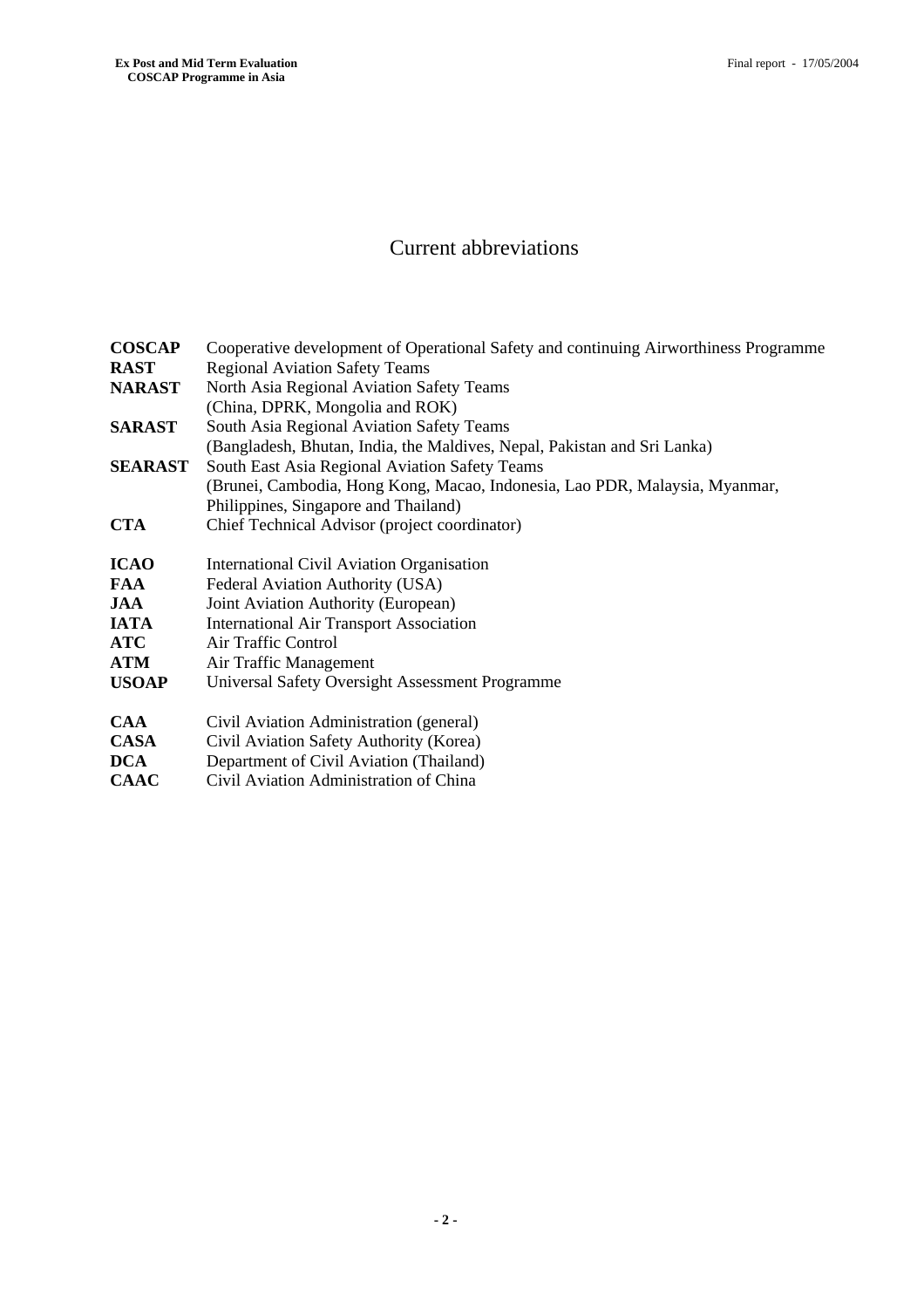## **EXECUTIVE SUMMARY**

The Cooperative Development of Operational Safety and Continuing Airworthiness Programme (COSCAP) is an international programme conducted by the ICAO, for improvement of air safety in designated areas of the world. The programme consists in regional COSCAP projects, grouping a number of States of the same area for promoting common solutions, regional cooperation, and developing a local core of know-how.

In Asia, there are 3 COSCAPs, covering the South Asia region (Bangladesh, Bhutan, India, the Maldives, Nepal, Pakistan, Sri Lanka), the South East Asia region (Brunei, Cambodia, Hong Kong, Macao, Indonesia, Lao PDR, Malaysia, Myanmar, Philippines, Singapore, Thailand), and North Asia (China, DPRK, Mongolia, ROK).

Since 2001, the EU contributes in the Asian COSCAPs, with a financial participation of 1.2 Million Euros, representing 31 % of their total budget.

At the request of the European Commission, COWI was contracted to carry out an ex-post and interim evaluation of the actions undertaken on the 3 Asian COSCAPs.

The evaluation mission was undertaken from March  $30<sup>th</sup>$  to May  $14<sup>th</sup>$ , in accordance with a methodology defined in the Inception report (dated April 9<sup>th</sup>). Basically, this consisted in reviewing the existing documentation (ICAO's reports, Grant agreements, related EU strategy communication, minutes of Steering Committee meetings), and conducting interviews of the different parties involved in the programme. For these interviews, a travel was organised to Asia during COSCAP regional meetings in Thailand and China, to take the opportunity of the presence of all participants for meeting the relevant parties (programme management, international organisations, local administrations and operators, industrial partners). In addition to informal meetings, a total of 19 interviews were conducted, involving 6 beneficiary states, and providing a balanced panel of all regions and all types of participating bodies.

All resulting data was analysed for evaluation and conclusions in terms of effectiveness, efficiency, impact, sustainability, and relevance.

From examination of the reports, and according to the general opinion expressed in the interviews, the Asian COSCAPs appear to be effective and efficient projects. By and large, the project objectives are achieved, with satisfactory results and time performance. The participant States are highly involved and cooperative, in terms of technical activities as well as for their financial contribution. The projects use a significant amount of contributions in kind, and in some cases regional synergy, which are positive factors of efficiency. However:

- Due to the existence of other related projects in the area (also co-funded by other EU programmes), vigilance is required to avoid the risk of duplicating activities.
- Review of the documentation shows that the progress reports are not sufficiently formalised, and that the programme monitoring means need to be improved.
- Attention must also be drawn to the insufficient visibility of the EU's effort, due to the relatively low level of presence and participation of European bodies in the regional meetings.
- On the Asian COSCAPs, the participant states are very responsive, and the project management quite efficient. In case of similar programmes in other regions of the world, a higher level of difficulty should be expected in some areas.

Concerning the programme impact, the objectives are considered achievable, realistic and practical. They contribute to the overall objective of regional air safety, while building up a regional capability. The presence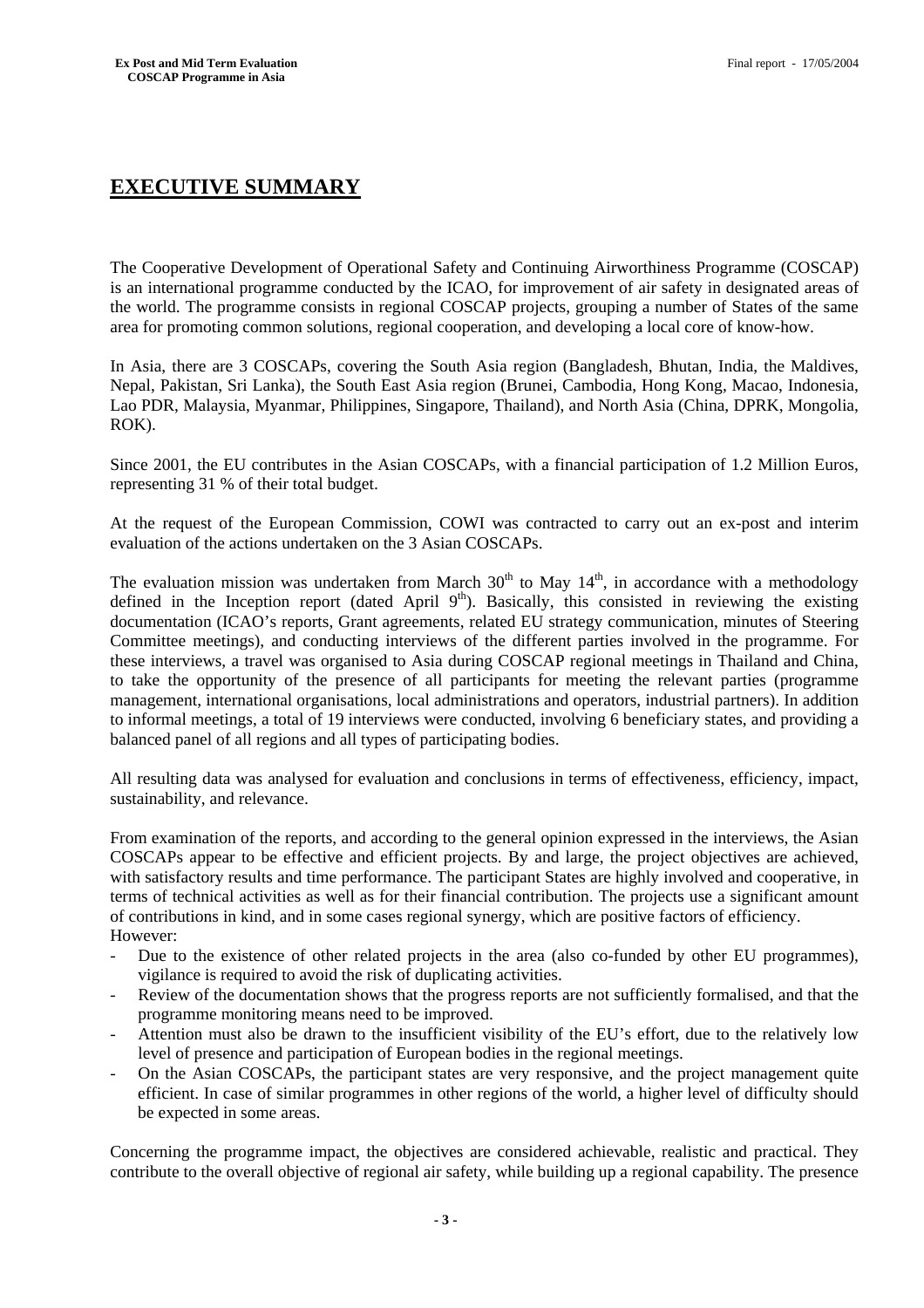of the EU contribution specifically increases the available means, international credibility, balances influences on standards and industrial interests, and increases the programme efficiency (more action done, due to the international credibility brought by the European presence). Without the EU presence, at Steering Committee level, the programme would have less results, and would probably loose most of its international force and balance of influences.

Regarding sustainability, it should be noted that the participant states are visibly involved, in a cooperative project management, likely to be continued in the long run. Concerning perspective of short-term autonomy, there is visible progress, particularly in the South Asia region, where the project supervision was already taken over by a coordinator coming from the region. However, for long term sustainability, a usual opinion (from the interviews) is that reaching 100 % autonomy will take time, and that even then, it would be advisable for the EU to continue "keeping an eye" on the progress in the area (watchdog function).

Concerning the relevance aspects, the programme objectives clearly contribute to improvement of the air safety (for incoming & outgoing flights), with practical and visible results. From a more specific European point of view, there is some promotion of European standards, but still insufficient (low presence and activity from EU bodies in the meetings).

As a conclusion, the COSCAP can be described as a useful and successful programme. It provides visible results, related to practical realistic objectives, achievable but still ambitious.

The further recommendations resulting from the evaluation are the following:

- Improve the programme monitoring by introducing scheduled milestones (outputs, agreements, remarkable events, …), so that intermediate & final reports refer to pre-agreed objective verifiable indicators.
- Improve visibility of the European effort by more presence and participation of European bodies in the regional meetings
- Maintain presence at the Steering Committee, and closely monitor/control the definition and follow up of the programme objectives, to avoid risks of duplicating activities in the region, and to guarantee sufficient balance of international influences.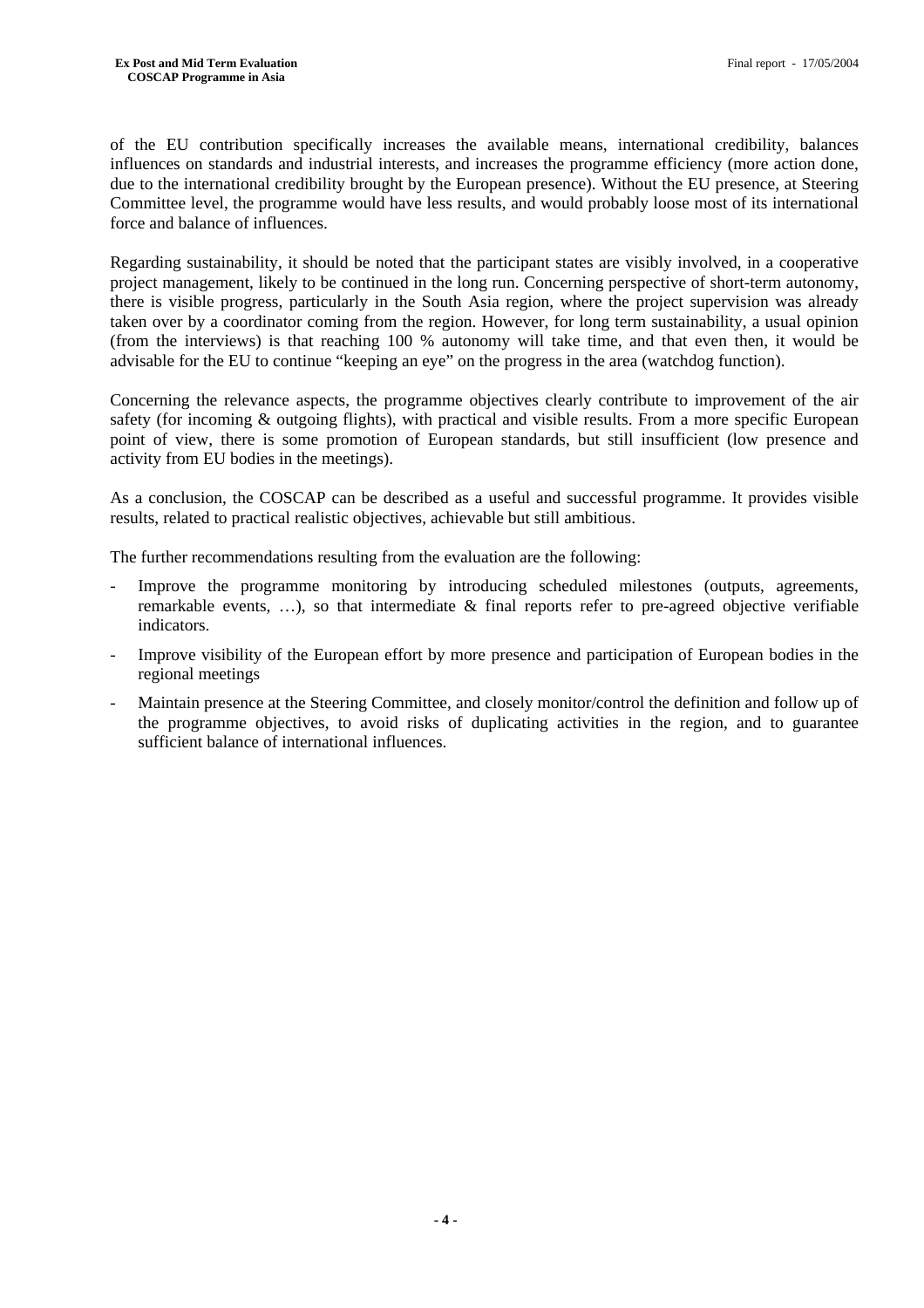## **1 INTRODUCTION**

#### **1.1 Background**

The Cooperative Development of Operational Safety and continuing Airworthiness Programme (COSCAP) is a series of world-wide initiatives, conducted with the International Civil Aviation Organisation (ICAO), with the objective of assisting the beneficiary countries to improve the Air Transport Safety.

These initiatives have a regional dimension insofar as they group a number of States of the same geographical region, propose common solutions, whenever possible, and encourage them to cooperate.

In Asia, the COSCAP regional groups are:

- **COSCAP South Asia:**  Bangladesh, Bhutan, India, the Maldives, Nepal, Pakistan and Sri Lanka - **COSCAP South East Asia:**  Brunei, Cambodia, Hong Kong, Macao, Indonesia, Lao PDR, Malaysia, Myanmar, Philippines, Singapore and Thailand - **COSCAP North Asia:** 
	- China, DPRK, Mongolia and ROK

Since 2001, the EU has been involved in the COSCAP, in providing significant funding for specific parts of the programme, mainly in Asia. Following this involvement, it is now proposed to conduct an ex post & mid term evaluation of the COSCAP projects presently in progress or completed in Asia

The purpose of this evaluation is to make an assessment of the actions already undertaken, in order to direct the choices in the selection of new projects, and/or decisions regarding possible continuation/extension of these initiatives.

#### **1.2 Present situation**

There are 3 COSCAP projects concerned by the present evaluation, with a total community funding of 1.224.600 EUR.

#### **COSCAP South Asia project (Phase I):**

| <b>Total cost:</b> | 1 373 200 EUR                                                                                  |
|--------------------|------------------------------------------------------------------------------------------------|
| <b>EU</b> support: | 400 000 EUR                                                                                    |
| <b>Start date:</b> | January 2001                                                                                   |
| <b>Duration:</b>   | 30 months $(24, +6$ months extension)                                                          |
| Status:            | Completed                                                                                      |
|                    | Final report issued Aug-2003                                                                   |
|                    | The project was completed in its so-called "Phase 1", for initiating the COSCAP actions in     |
|                    | the region. It is now continuing under a $2nd$ phase, where the project coordination was taken |
|                    | over by a CTA from the region, replacing the former Western CTA. EU contribution for this      |
|                    | $2nd$ phase was not included. and is presently under discussion.                               |

#### **COSCAP South East Asia project:**

| Total cost:        | 990 300 EUR  |
|--------------------|--------------|
| EU support:        | 325 300 EUR  |
| <b>Start date:</b> | January 2001 |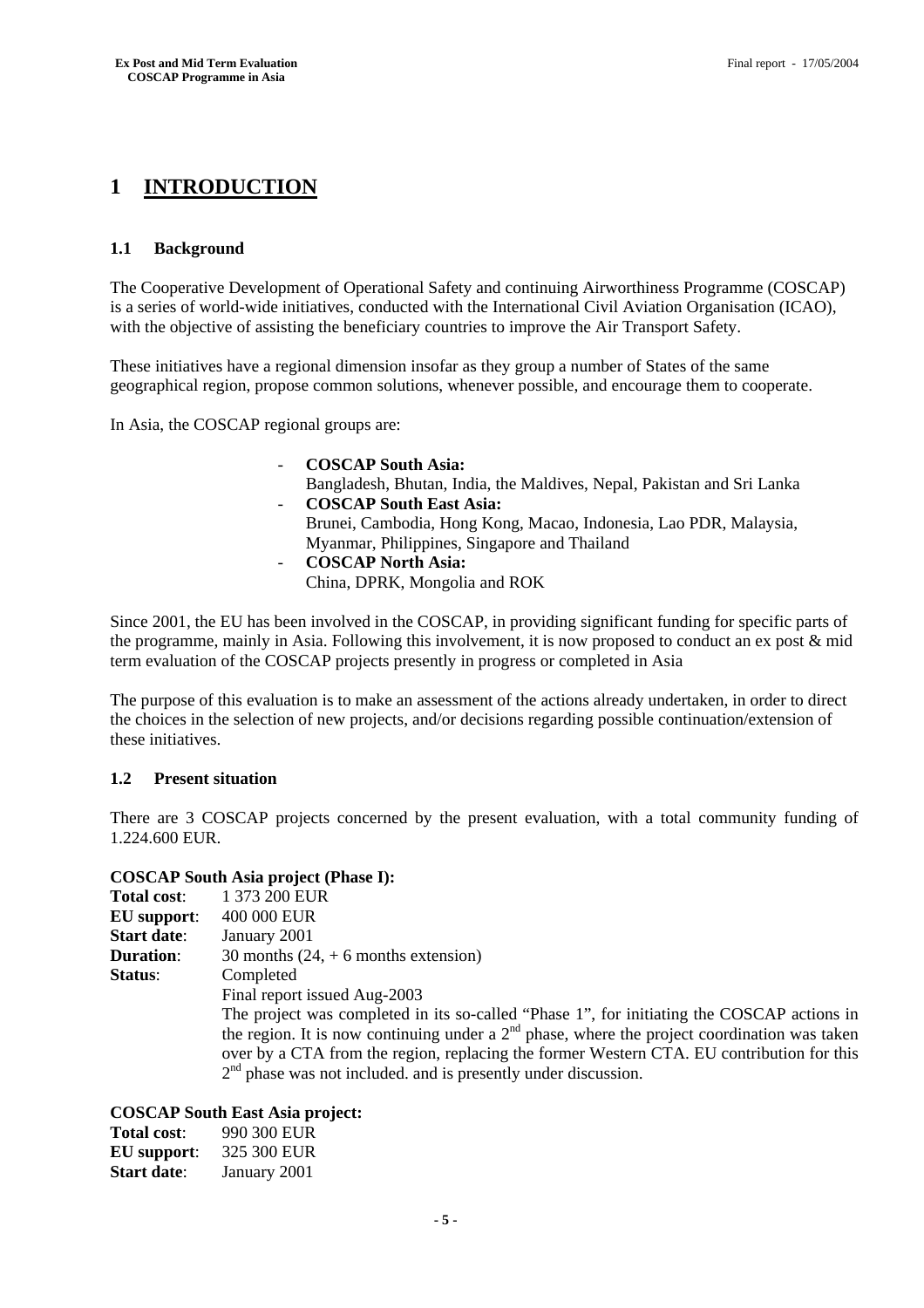| <b>Duration:</b> | 3 years $(2, +1)$ year extension)                                                           |
|------------------|---------------------------------------------------------------------------------------------|
| Status:          | Completed                                                                                   |
|                  | Final report issued Feb-2004                                                                |
|                  | The project was completed in its "Phase 1. It is now continuing under a $2nd$ phase, with a |
|                  | Western CTA. No EU contribution was included for this $2nd$ phase.                          |

#### **COSCAP North Asia project:**

| 1 591 800 EUR                  |
|--------------------------------|
| 499 300 EUR                    |
| January 2003                   |
| 3 years                        |
| Ongoing                        |
| Interim report issued Jan-2004 |
|                                |

Each COSCAP is coordinated by ICAO, through a Chief Technical Advisor based in the region on a longterm basis:

- After recent changes, a new CTA (American) is now installed in Bangkok for the South-East Asia project
- The North Asia project is coordinated from Beijing by a Canadian CTA (previously heading the South Asia project)
- The South Asia project is now coordinated in Kathmandu by a CTA from the region (Pakistani), who replaced the former Canadian CTA.

#### **1.3 Related programmes and other donor activities**

In the area of Air Safety, other related programmes were identified on the basis of:

- other programmes in the same region (AIDCO programmes)
- other COSCAP or similar programmes in different regions.

#### *Programmes in the same region - Asia*

In Asia, the EU also contributes in bi-lateral agreements with China, India, and "Other Asian" states (AIDCO programme – Contractor: AECMA).

Bi-lateral agreement EU – China (EU support = 14.2 M EUR, out of a total budget of 28.3 M EUR)

This agreement is a wide scale programme for developing industrial cooperation between Chinese and European civil aviation industries, as well as assisting Chinese responsible parties in their efforts towards a safe development of the Chinese civil aviation sector.

- Bi-lateral agreement  $EU$  – India (EU support = 18 M EUR, out of 32)

This agreement is intended to stimulate cooperation between the EU and Indian aerospace industries in order to strengthen civil air safety and related procedures in India, through actions in the fields of:

- Airworthiness and Safety Oversight
- Airline Management
- Air Traffic Management
- Production Management
- Customer Support
- Pilot Instructor Training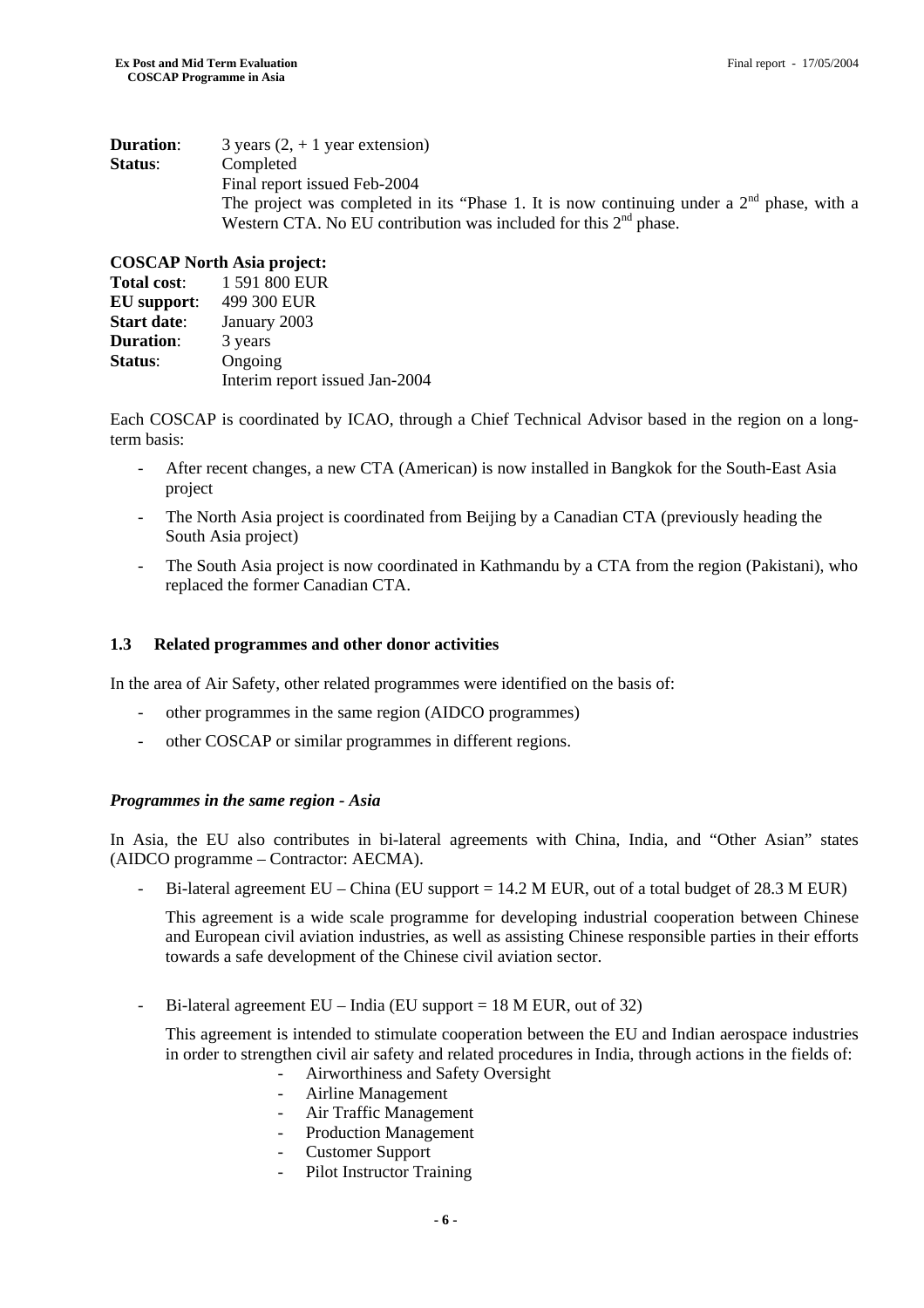- Airport Activities
- Bi-lateral agreement EU Other Asia (EU support = 15 M EUR, out of 30)

This agreement covers several countries of the COSCAP SA and SEA regions, but with a different geographical coverage (India in a separate project). It is intended to enhance air safety and to increase EU-Asian cooperation in the aerospace sector, through actions including:

- airworthiness, safety regulations and standards
- development of the future air traffic management
- development of airport infrastructure
- product support, maintenance and overhaul techniques

#### *Programmes in different regions*

*Central and South America:* 

- ACSA (JAA programme)
- PAAST (FAA)
- SRVP (COSCAP type programme by ICAO in South America)

#### *Africa:*

- Air Traffic Control in Central and Western Africa (Organisation settled by ASECNA with assistance of the French DGAC, and supported by the European Commission)
- ICAO programme in Francophone Western Africa (COSCAP UEMOA, in its launching phase)
- ICAO programme in Anglophone Africa (South Africa SADC states)

#### *Pacific:*

- PASO (out of ICAO)

#### *COSCAP specific features*

Compared to these programmes, COSCAP remains with specific features:

- Its regional dimension, creating a core of know-how in each region, with the objective of initiating local regulations, policies, and procedures and common capability on a permanent basis.
- Its high devotion to involvement of the participant states, in a cooperative programme management.
- Its positioning as an international programme, where the management combines efforts from the EU, USA, and Canada.
- The type of cooperation developed, with strong commitment to local authorities and regulatory aspects.

The COSCAP is basically oriented towards joint work with the local administrations, rather than operators or industry. In this way, the target groups differ from those concerned by the other related projects in Asia. Nevertheless, a risk of duplicating activities in Asia may exist, particularly for technical assistance and training initiatives. Presently, this risk is minimised, by contacts for coordinating the actions at the level of the local offices (AECMA & COSCAP coordinators in Asia). It is also controlled by constant monitoring of the COSCAP objectives, at the level of the Steering Committee.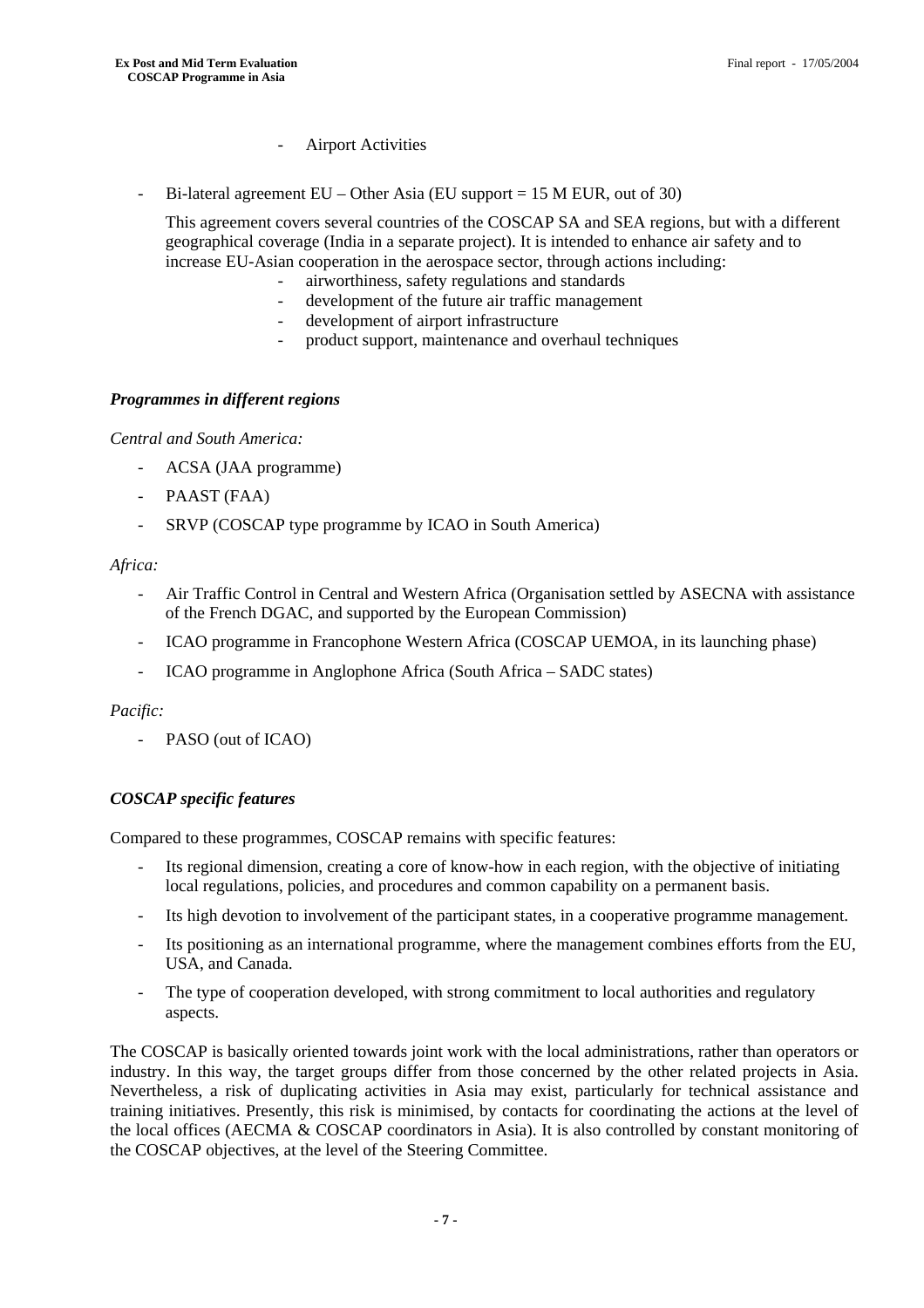# **2 EVALUATION STEPS AND METHODOLOGY**

#### **2.1 General**

The evaluation was performed according to the methodology defined in the Inception Report (cf. Annex 1).

Basically, this consisted in:

- 1. Review of the existing administrative and technical documentation. More specifically:
	- The Final reports for the South and South-East Asia COSCAP (dated Aug-2003 and Feb-2004) provide valuable information on actual achievements and status of completion for each planned output/immediate objective.
	- The Interim report dated Jan-2004 provides, to a lower extent, the same information for the North Asia COSCAP.
	- The Grant agreements between the EU and ICAO provide the initial definition of each planned output/immediate objective, for detection of possible deviations during implementation. (ref.: agreements dated 29.12.2000 for the South and South-East Asia COSCAPs, and 10.12.2002 for the North Asia COSCAP).
	- The Document "Communication from the Commission A European Community contribution to World Aviation Safety Improvement" provides background information and the Commission's strategy / global objectives related to aviation safety. This was used in the evaluation mainly for appreciating the relevance of COSCAP outputs/immediate objectives.
	- The Minutes of the Steering Committees meetings provide additional information, particularly on the involvement and financial capacity of the participating states.
- 2. Mission travel to Thailand and China, to take advantage of the presence of the RAST participants for meeting all relevant parties. In this way, we participated in the RAST meetings, and organised informal meetings and individual interviews with:
	- ICAO's representatives and the 3 project co-ordinators
	- Participant states regulators (Civil Aviation Administrations)
	- Participant states operators (Airlines)
	- Western & International organisations (FAA, JAA, IATA)
	- Industrial partners / donors (Airbus, Boeing)
- 3. Methodology followed for analysis of the collected data for conclusions and findings

| <b>Question (from ToR)</b>                                     | <b>Related criteria</b> | <b>Deducted from</b> |            |
|----------------------------------------------------------------|-------------------------|----------------------|------------|
|                                                                |                         | Reports              | Interviews |
| Resources used and results                                     | <b>EFFICIENCY</b>       | X                    |            |
| Value-for-money rating                                         |                         |                      |            |
| Results achieved, compared to specific objectives              | <b>EFFECTIVENESS</b>    | X                    |            |
| Statement in terms of added value                              | <b>IMPACT</b>           |                      |            |
| Criticality (consequences of non-intervention)                 | <b>IMPACT</b>           |                      |            |
| Sustainability                                                 | <b>SUSTAINABILITY</b>   | X                    |            |
| Contribution to achievement of the programme global objectives | <b>IMPACT</b>           | X                    | X          |
| Improvement of air safety                                      |                         |                      |            |
| Achievements in line with EU objectives/strategies             | <b>RELEVANCE</b>        | X                    |            |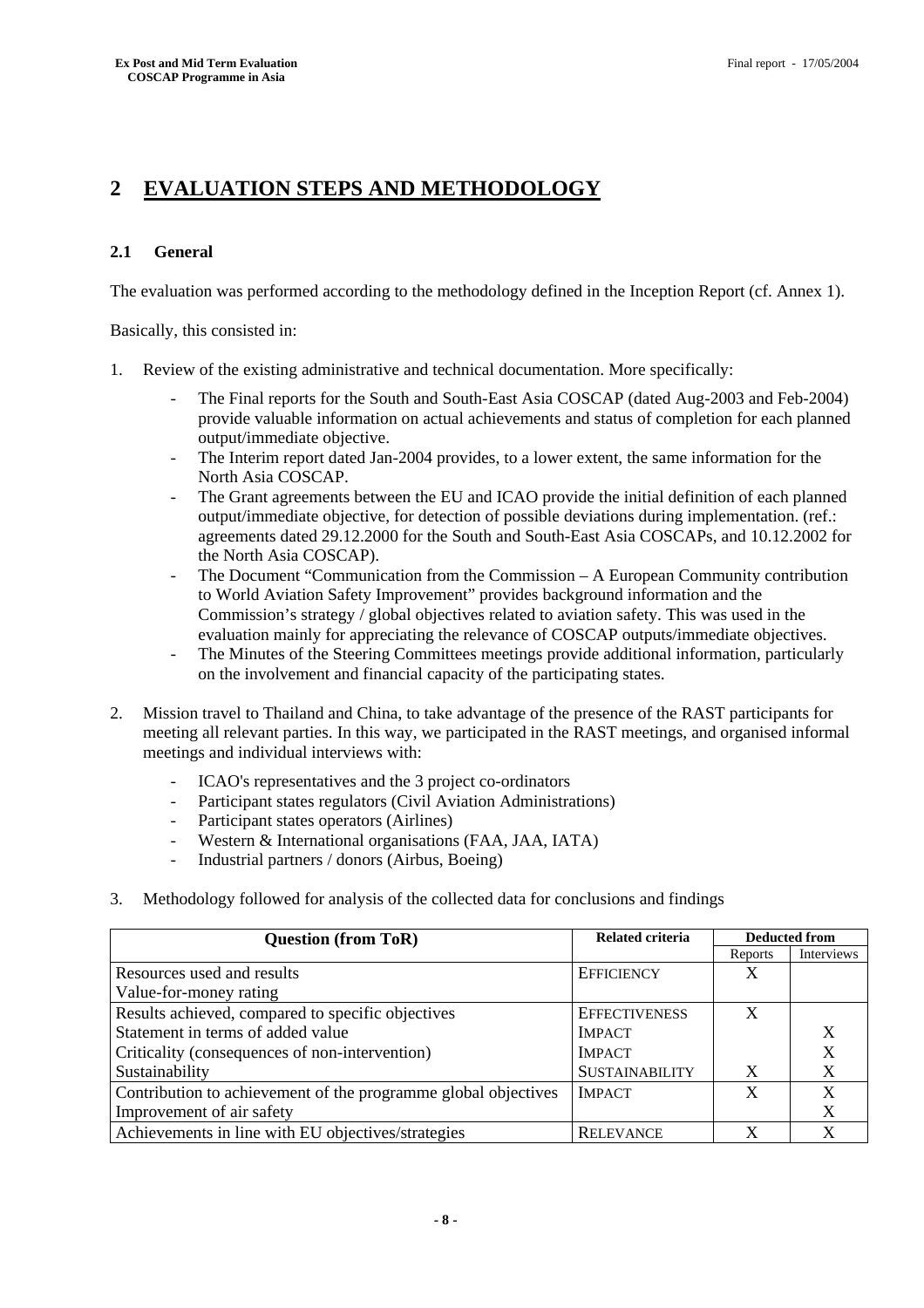#### **2.2 Locations and dates**

| Evaluation start:     | March $30th$ , with kick off meeting in Brussels                                                                                                                                                                                                                                                                                                                                                                                                                                                                                                                                     |
|-----------------------|--------------------------------------------------------------------------------------------------------------------------------------------------------------------------------------------------------------------------------------------------------------------------------------------------------------------------------------------------------------------------------------------------------------------------------------------------------------------------------------------------------------------------------------------------------------------------------------|
| Mission travel:       | April $12^{th}$ to $23^{rd}$ , including<br>$14^{\text{th}}$ to $16^{\text{th}}$ : NARAST meeting in Kunming (China)<br>$19th$ to $20th$ : SARAST meeting in Bangkok (Thailand)<br>21 <sup>st</sup> : Joint SARAST / SEARAST meeting in Bangkok (Thailand)<br>$22^{nd}$ & $23^{rd}$ : SEARAST meeting in Bangkok (Thailand)<br>During these meetings, the participant states were represented (with few exceptions).<br>Individual interviews were conducted with representatives of Thailand, Philippines,<br>Singapore, Thailand, Pakistan, ROK, China, and Western organisations. |
| Analysis & reporting: | April $26th$ to May $14th$ , including meeting in Brussels for presentation of a draft final<br>report on April 30 <sup>th</sup> .                                                                                                                                                                                                                                                                                                                                                                                                                                                   |

#### **2.3 Interviews**

The purpose of the interviews was to get the opinions of all parties involved on the COSCAP programme: general, roles, strengths, weaknesses, present and future expectations..

All participants in the RAST meeting were very co-operative, and accepted quite easily to dedicate some of their time for our evaluation.

The interviews were conducted on an individual basis, supported by a questionnaire (cf Annex 2). The questions were kept open and flexible, in order to get as much as possible spontaneous answers.

The choice of persons to be interviewed was made on site, according to the person's own involvement in the meetings, and in order to get a balanced and comprehensive panel of opinions (in terms of regions, and of activity/role). This resulted in interviews with the following persons:

| <b>Name</b>           | Country     | Organisation                | <b>Title</b>                                           |
|-----------------------|-------------|-----------------------------|--------------------------------------------------------|
| 1 Kyle Olsen          |             | <b>FAA</b>                  | <b>Manager Continued Operational Safety</b>            |
| 2 Bryan Eanor         | Thailand    | <b>Orient Thai Airlines</b> | <b>Director Flight Operations</b>                      |
| 3 Reuben Sternberg    | Philippines | Philippine Airlines         | VP Environment & Safety Department                     |
| 4 Henry Deed          |             | Boeing                      | <b>Manager International Safety Programs</b>           |
| 5 Eugene Antoni       | Singapore   | <b>Singapore Airlines</b>   | Flight operations safety manager                       |
| 6 Vutichai Singhamany | Thailand    | <b>DCA</b>                  | Flight standards bureau                                |
| 7 Tahir Saddiqui      | Pakistan    | <b>CAA Pakistan</b>         | Flight standards / Flight inspector                    |
| 8 Fareed Ali Shah     |             | <b>ICAO</b>                 | COSCAP-SA co-ordinator                                 |
| 9 Gerard Guyot        |             | Airbus                      | <b>Consultant - Product Integrity Division</b>         |
| 10 Larry Meacham      |             | <b>ICAO</b>                 | Asia Pacific office                                    |
| 11 Len Cormier        |             | <b>ICAO</b>                 | COSCAP-NA co-ordinator                                 |
| 12 Ron Allendorfer    |             | <b>ICAO</b>                 | COSCAP-SEA co-ordinator                                |
| 13 Choi Chul Young    | ROK         | CASA                        | Assistant Director & Flight standards division         |
| 14 Neil Jonasson      |             | <b>IATA</b>                 | Safety Operations & Infrastructure office Asia Pacific |
| 15 Chong Tae Bae      | <b>ROK</b>  | Korean Air                  | Flight safety fleet manager                            |
| 16 PH de St Aulaire   |             | JAA                         | <b>JSSI</b> co-ordinator                               |
| 17 Michel Beland      |             | <b>ICAO</b>                 | Technical officer operations (Montreal)                |
| 18 PH Depigny         |             | Airbus                      | VP Customer service - Airbus China                     |
| 19 Ma Tao             | China       | <b>CAAC</b>                 | Deputy Chairman                                        |
|                       |             |                             |                                                        |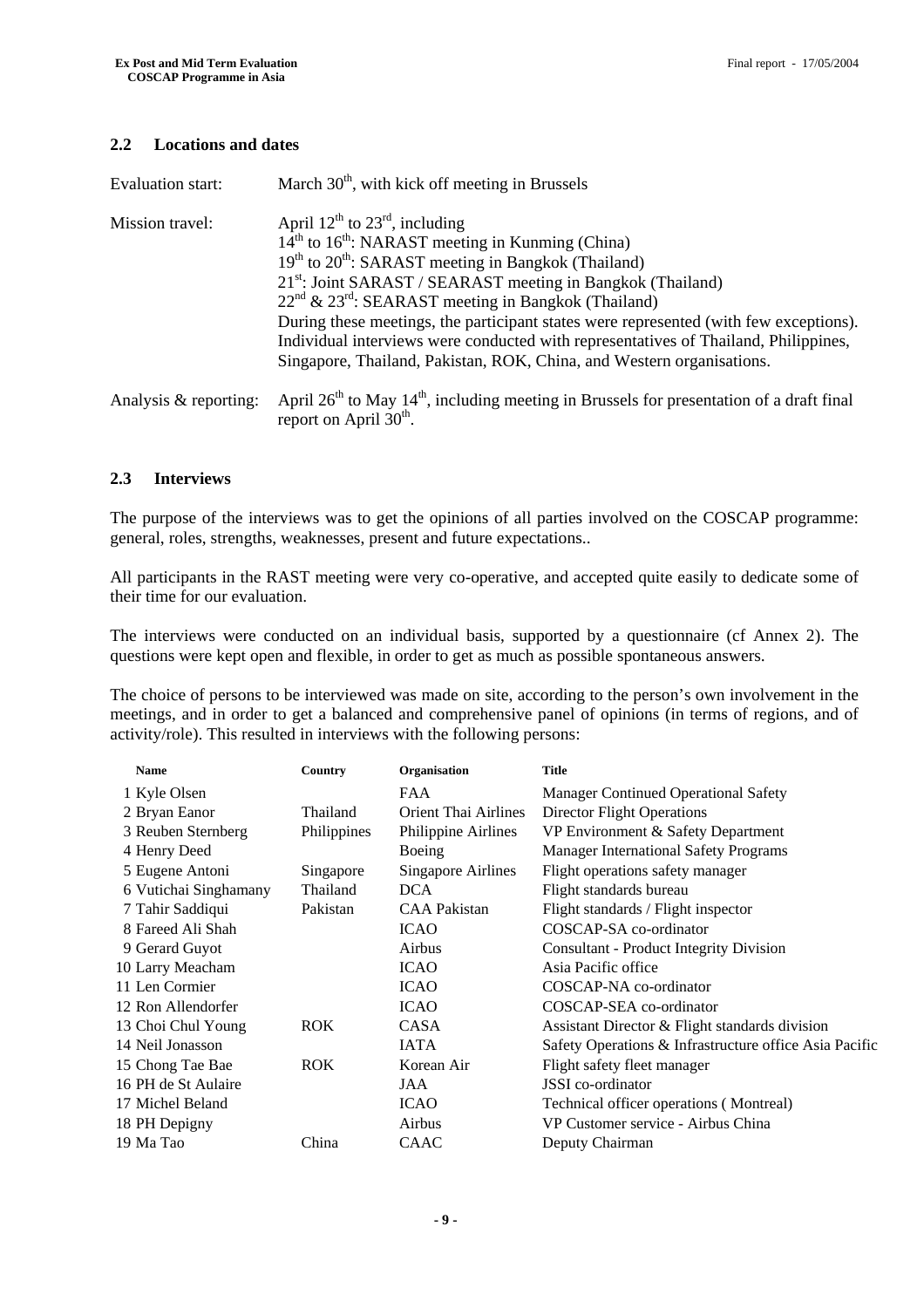This represents a total of 19 interviews, distributed as follows:

| Distribution by region:                                                           |           | Distribution by activity/role:                            |           |
|-----------------------------------------------------------------------------------|-----------|-----------------------------------------------------------|-----------|
| Programme management (Canada, 5 persons)<br>Thailand, SA, NA, and SEA<br>regions) |           | Programme management                                      | 5 persons |
| International organisations - USA 2 persons                                       |           | Western & International organisations<br>(JAA, FAA, IATA) | 3 persons |
| International organisations - EU                                                  | 3 persons | Local regulators                                          | 4 persons |
| International organisations - Other 1 person                                      |           | Local operators                                           | 4 persons |
| Beneficiary states                                                                | 8 persons | Industrial partners                                       | 3 persons |

#### **Figures: Panel of opinions**

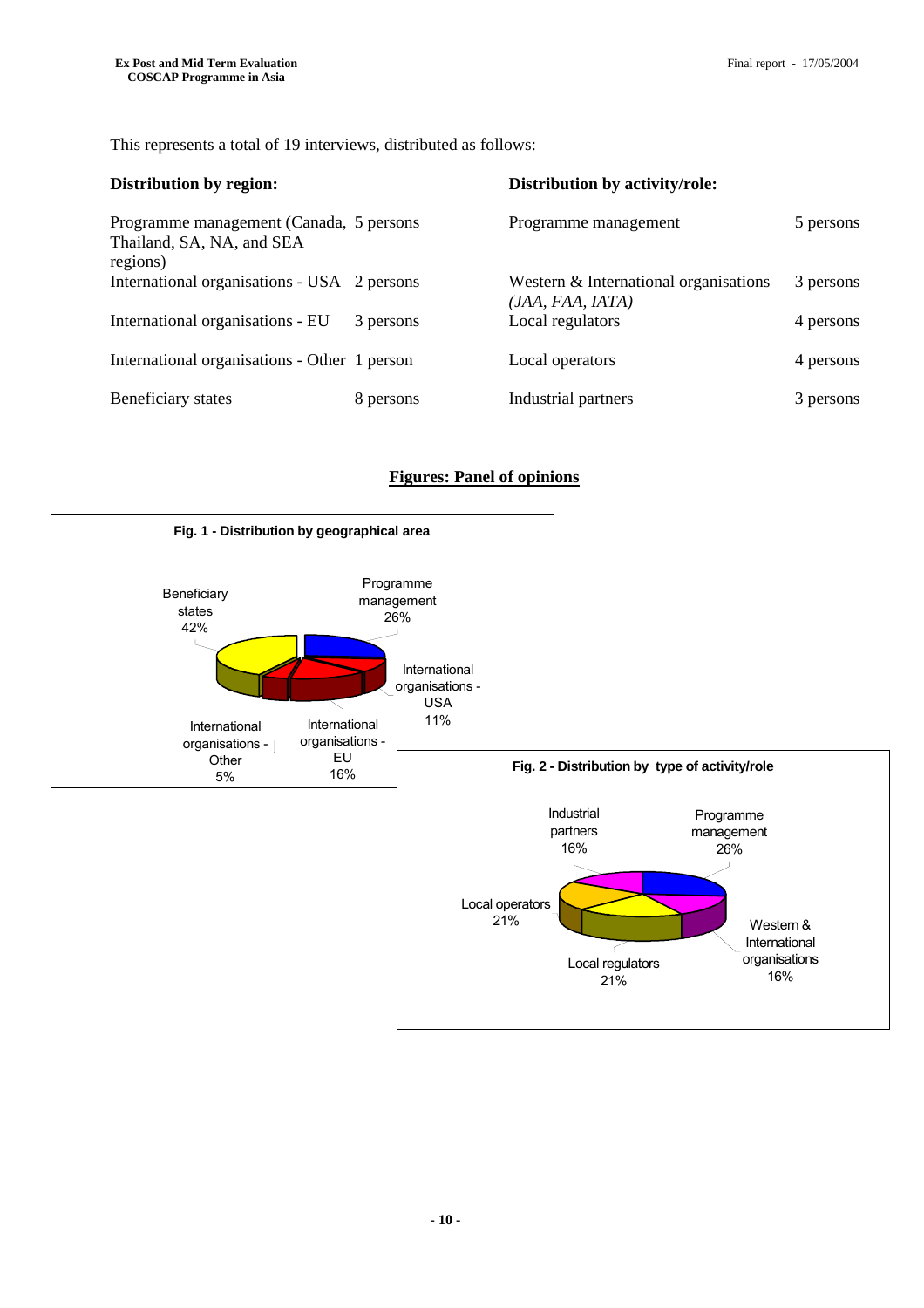## **3 RESULTS AND FINDINGS**

The following is the result of the evaluation, applied to the 3 COSCAPs, in terms of Effectiveness, Efficiency, Impact, Sustainability, and Relevance.

#### **3.1 Effectiveness**

*Results achieved, compared to specific objectives*

Initially composed of 2 objectives, the **COSCAP South Asia project** was subjected to 3 amendments. As a result, the project at its final completion stage included 3 objectives. Their status as deducted from the terminal report is:

| Objective 1: Establishment of a regional capability to conduct flight operations<br>and airworthiness certification | Achieved                |
|---------------------------------------------------------------------------------------------------------------------|-------------------------|
| Objective 2: Assist participant states in developing their air legislation and                                      | Modified by amendments. |
| regulations and to improve their independent oversight capabilities and their                                       | Diminished objective    |
| ability to fully participate in the regional cooperative organisation                                               | lachieved               |
| Objective 3 (added by amendment 1): Assist participating states in meeting their                                    | Achieved. Further       |
| obligations in regard to the certification of aerodromes                                                            | assistance still needed |

**As a whole, the effectiveness on this project is rated from excellent to good, in sense that all objectives were achieved, but on a modified basis (though agreed), and limited effects on objective 3.** 

For the **COSCAP South East Asia project**, the status of completion deducted from the Terminal report is:

| Objective 1: Establish a dedicated forum to facilitate a continuing dialogue on<br>safety related matters among Member Administrations, promote regional<br>solutions to common problems, and to provide a vehicle for the harmonisation<br>of regulations, policies, and procedures related to safety oversight                                                                             | The terminal report<br>indicates:<br>"Achieved to a large<br>extent"   |
|----------------------------------------------------------------------------------------------------------------------------------------------------------------------------------------------------------------------------------------------------------------------------------------------------------------------------------------------------------------------------------------------|------------------------------------------------------------------------|
| Objective 2: Establish a coordinated, cost-effective approach to all forms of<br>technical assistance related to flight safety by minimising duplication of effort<br>and sharing resources to the maximum extent possible                                                                                                                                                                   | Partially achieved                                                     |
| Objective 3: Using both project personnel and personnel seconded from<br>Member Administrations on a temporary basis, establish a systematic interim<br>programme of operator inspections and follow-up actions, on behalf of those<br>Member Administrations which currently lack the capability to do so<br>independently                                                                  | Modified.<br>Modified objective<br>partially achieved                  |
| Objective 4: Using project personnel and personnel seconded from Member<br>Administrations on a temporary basis, increase the resources of those Member<br>Administrations which currently fulfil their oversight responsibilities without<br>outside assistance, on an ad-hoc basis during periods of high demand or when<br>special expertise is required to address a unique circumstance | The terminal report<br>indicates:<br>"Achieved to a limited"<br>extent |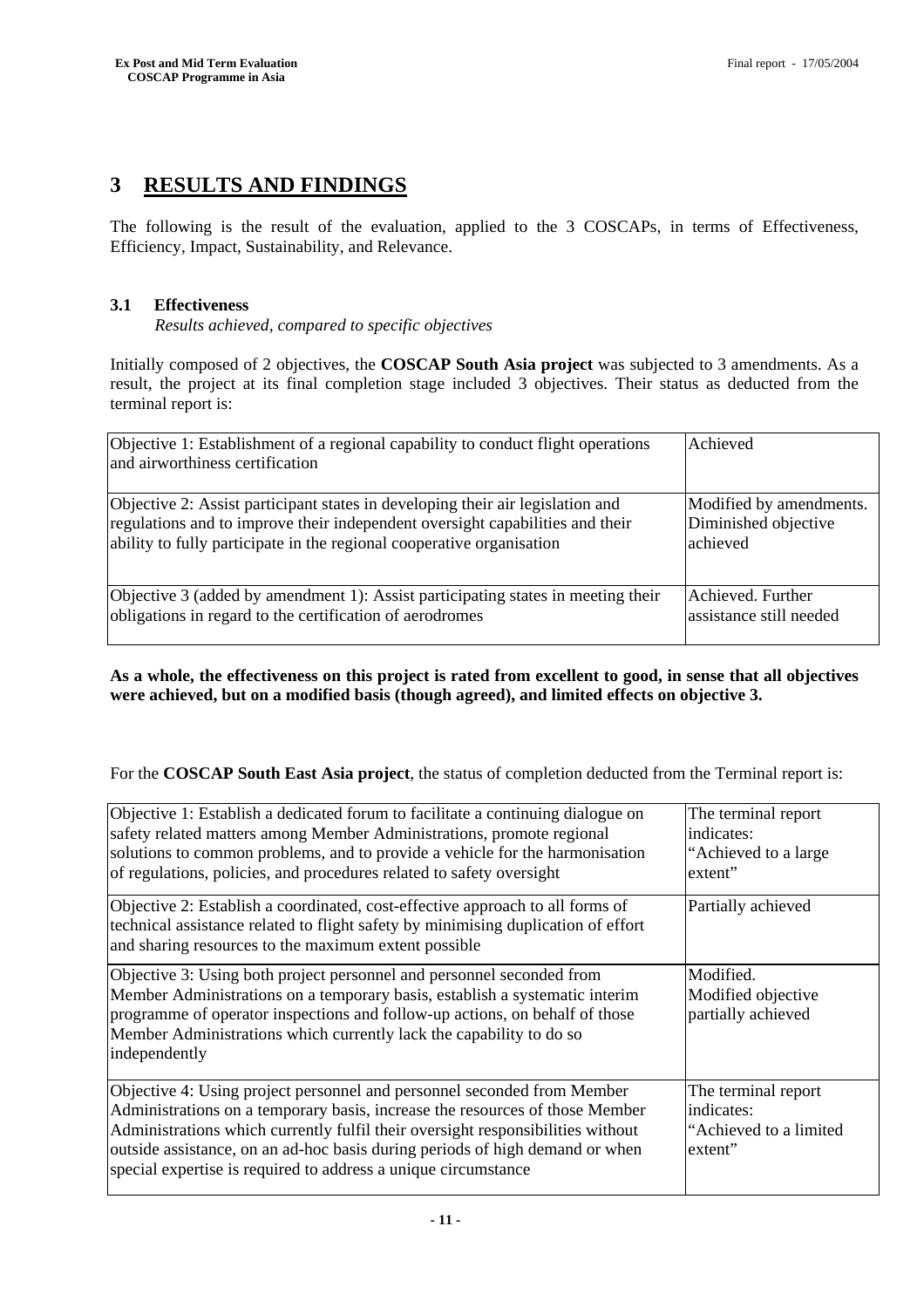| Objective 5: Enhance the knowledge and skills of the professional staff                                      | The terminal report   |  |  |
|--------------------------------------------------------------------------------------------------------------|-----------------------|--|--|
| employed by the safety oversight organisations of the Member Administrations                                 | indicates:            |  |  |
| through a variety of formal training courses and on-the-job training which will                              | "Achieved to a large" |  |  |
| have been conducted by project personnel and through provision of training<br>courses by donor organisations | extent"               |  |  |
|                                                                                                              |                       |  |  |

**As a whole, the effectiveness on this project is rated as satisfactory, in sense that 2 of the 5 objectives are perfectly achieved, but the 3 others led to partial results only.** 

For the **COSCAP North Asia project**, still ongoing, the following information is available from the Interim Report:

| Objective 1: Ensuring that safety oversight capabilities of Member             | USOAP audits performed.      |  |  |  |
|--------------------------------------------------------------------------------|------------------------------|--|--|--|
| Administrations meet international requirements and that all deficiencies      | Additional audits planned.   |  |  |  |
| identified by the ICAO Universal Safety Oversight (USOAP) Audit Reports        | For some states, assistance  |  |  |  |
| have been fully corrected                                                      | provided by the project      |  |  |  |
|                                                                                |                              |  |  |  |
| Objective 2: Establishing a dedicated forum for coordination and cooperation   | 2 meetings held. Priorities  |  |  |  |
| among the Civil Aviation Administrations of Member States, with the aim of     | discussed with Steering      |  |  |  |
| harmonisation of regulations, policies and procedures related to safety        | Committee.                   |  |  |  |
| oversight, improving safety standards, and applying accident prevention        | Draft regulation forwarded   |  |  |  |
| measures                                                                       | by the project.              |  |  |  |
|                                                                                |                              |  |  |  |
| Objective 3: Establishment of a systematic programme for inspection of air     | Varying needs from           |  |  |  |
| operators and maintenance organisations in Member States whose Civil           | member states.               |  |  |  |
| Aviation Administrations currently lack the capability to do so independently  | Formal training policy and   |  |  |  |
|                                                                                | further assistance to states |  |  |  |
|                                                                                | planned.                     |  |  |  |
| Objective 4: Enhancing qualification of safety oversight inspectors and        | State specific training      |  |  |  |
| technical personnel in North Asian Member States for undertaking surveillance, | conducted. Additional        |  |  |  |
| inspection, testing, certification and regulation of flight operations,        | training planned.            |  |  |  |
| airworthiness and personnel licensing through recruitment and training         |                              |  |  |  |
|                                                                                |                              |  |  |  |
| Objective 5: Establishment of aerodrome certification capability and related   | Expertise provided.          |  |  |  |
| management system in Member States                                             | Additional training          |  |  |  |
|                                                                                | requirements identified.     |  |  |  |

**On this project, the effectiveness is rated from excellent to good, as all objectives show actions in progress. However, the information provided in the report refers to criteria attached to day-to-day management of the outputs. For reporting purpose, pre-agreed objective verifiable indicators should be recommended (e.g.: end of scheduled activity, delivery of outputs, results of training evaluation, milestones, remarkable events).** 

Combining these results, all 3 projects appear to have an efficiency above average, qualified as **Good**. One of the major difficulties in achieving this result is that each region includes countries with very different development levels, which confirms the need for COSCAP's regional dimension.

This efficiency rating is generally confirmed by the opinions expressed during the interviews (questions 5, 6, 10, 15, 19, 24, 26), where people express their confidence in the progress achieved, and usually consider that COSCAP "has already led to visible results".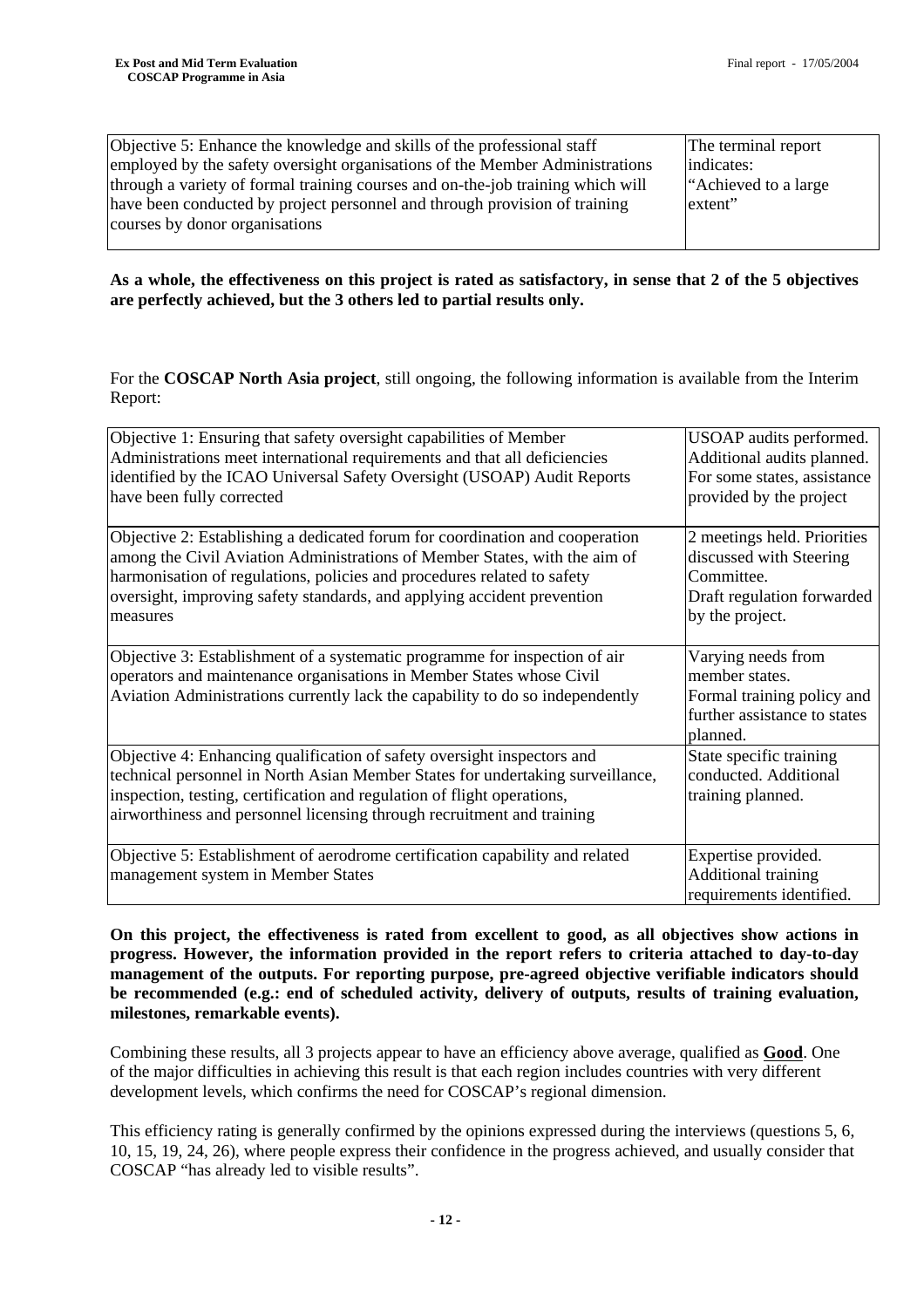#### **3.2 Efficiency**

*Timely achievement of planned results & value-for-money rating*

#### *3.2.1 Timely achievement*

Derived from the Terminal Reports, the time performance criteria are:

- COSCAP South Asia project:
- Objective 1 On time
- Objective 2 On time
- Objective 3 On time (but continuing/ follow-up? action still needed)

COSCAP South East Asia project:

| - Objective 1 | On time            |
|---------------|--------------------|
| - Objective 2 | Partially achieved |
| - Objective 3 | Partially achieved |
| - Objective 4 | Partially achieved |
| - Objective 5 | On time            |

#### COSCAP North Asia project:

- All Objectives In progress. The general impression is favourable, but there is still insufficient objective scheduling information in the interim report for a detailed assessment of the progress. Nevertheless, sufficient information on each activity is transmitted to the donors as well as to all participants, on a day to day basis (confirmed in interviews, questions  $5 \& 26$ ).

As a whole, the time performance can be considered as satisfactory, in spite of lower performance on objectives 2 to 4 on the South East Asia project. This area may require a higher level of effort, due to the number of countries involved, with the highest range of diversity in the level of development.

#### *3.2.2 Cost performance*

The present evaluation relies only on the interviews and discussions with ICAO, as no financial audit is included as part of this mission. However, concerning the contribution from the EU, no extra cost was reported, compared to the initial budget.

For efficiency in terms of cost, there are several favourable indications:

- The programme benefits from a large amount of contributions in kind: free training sessions, conferences, facilities, air tickets. This allows to undertake a certain volume of activities, while keeping the expenses as low as possible.
- In some cases, the regional dimension already allowed to solve training or assistance problems at the regional level, rather than Country level.

There are also several unfavourable factors:

- Particularly for actions at Country level, a risk of duplication may exist with the other related projects in the area (cf. section 1.3 above). This risk was not identified for actions as "creation of a regional forum", but may have to be taken into account for training / technical assistance actions, or for actions in other areas of the world.
- Although the EU is the largest contributor in cash, little communication is made about its contribution (some participants were not even informed of it), and European organisations are insufficiently active /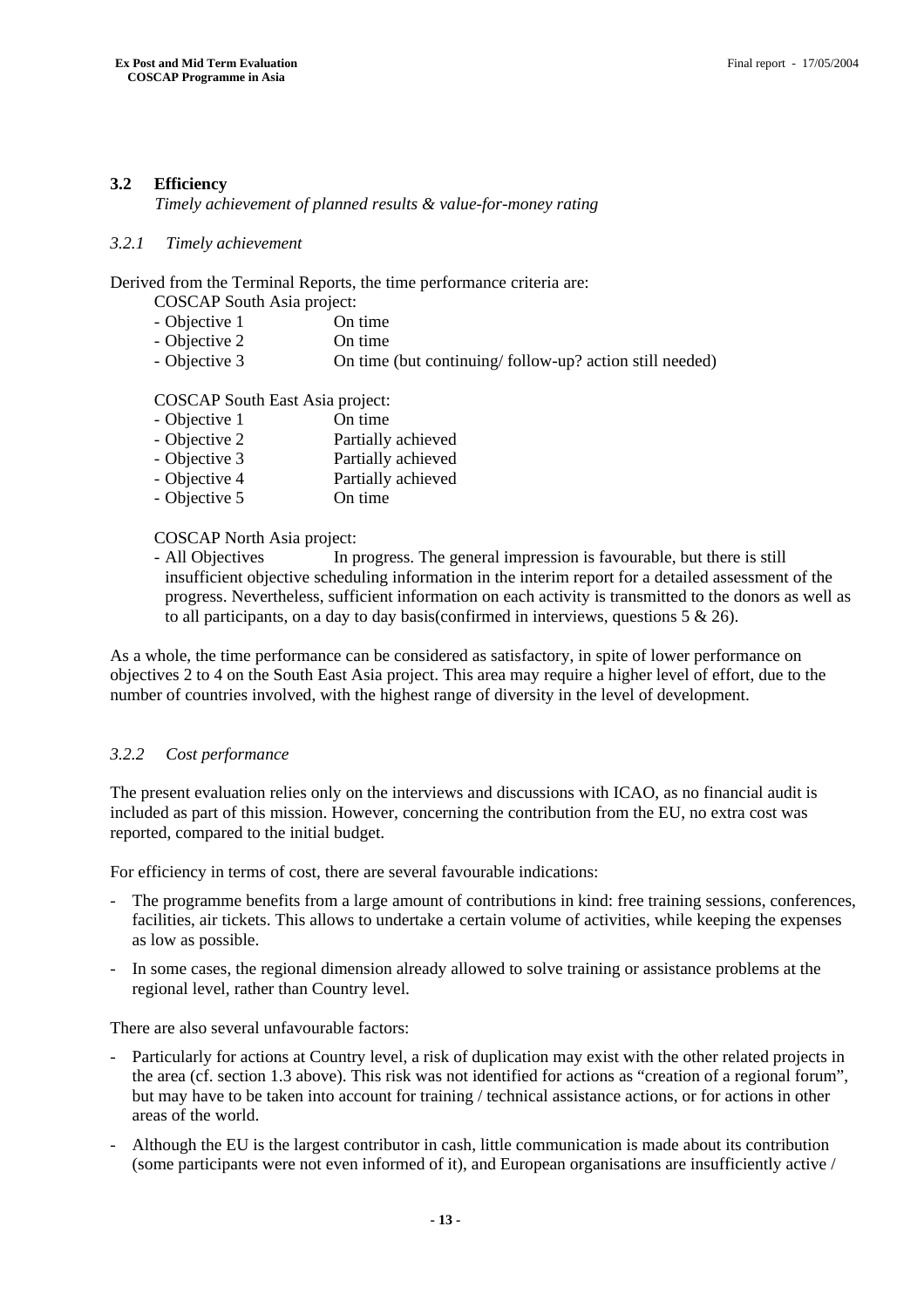represented in the regional meetings. Some kind of incitement would be desirable for encouraging European organisations to provide better attendance and more presentations in the work sessions.

#### *3.2.3 Resulting efficiency rating*

Unless more detailed information resulting from a separate financial audit demonstrate the contrary, the efficiency can be evaluated as follows:

- For timely achievement of planned results, the performance is considered as **satisfactory**. Further plans must include a certain level of flexibility, in order to take into account the fact that some countries progress slower than others.
- The cost performance also seems **satisfactory**, due to more favourable factors than unfavourable. However, attention must be given to avoid duplication when defining objectives / outputs for country level actions. Attention must be given also to assure a better representation of European bodies in the meetings (JAA, EASA, Airbus & suppliers, …).

#### **3.3 Impact and criticality**

*Contribution to improvement of air safety, and consequences in case of non-intervention*

The impact and criticality assessment result from the interviews, and more specifically through questions 2, 3, 13, 22, 29, 30.

Concerning the contribution of COSCAP to the overall objective of Air Safety:

- The programme objectives are considered adequate for the 3 projects, in sense that they are "achievable, and very result oriented". They already led to visible results, such as measures already implemented by the operators (Ex.: deployment of FOQA – Flight Operations Quality Assurance at Korean Air). During the interviews, the IATA representative (Singapore office) declared that the rate of incidents decreased in Asia. Nevertheless, no figures were provided to support this trend.
- Training was provided, building up an acceptable core of specialists and trainers (over 3000 persons trained in the South Asia region).
- The Regional Aviation Safety Teams contribute to build up a regional safety forum. The regularity of attendance to the RAST meetings, and active participation of the attendees, show a high level of involvement of the Beneficiary States. These meetings proved to be quite helpful to open discussion bridges between members of countries, which would have no dialogue at the political level.

Concerning the specific aspects of the EU contribution to COSCAP:

- For the Beneficiary States, the level of understanding of the EU contribution is often low. However, the local administrations consider this contribution as a factor of credibility for the programme management, in sense that is shows a European involvement not only at industrial level, but also at the highest administrative level. Some of the local operators also expressed their interest on more practical aspects, such as:
	- a) Credibility brought by the fact that European bodies have "experience in managing regional matters with different countries / languages / cultures" (useful for the RAST development)
	- b) Credibility brought by the quality of the European air safety system compared to the North American, which (according to one captain) provides "better training effort, aeroplanes 1 step above in general, and better working environment and conditions".
- For the European industrial partner, balancing the presence of the competitor's state is an absolute necessity, for a question of image and potential markets. Furthermore, the European contribution allows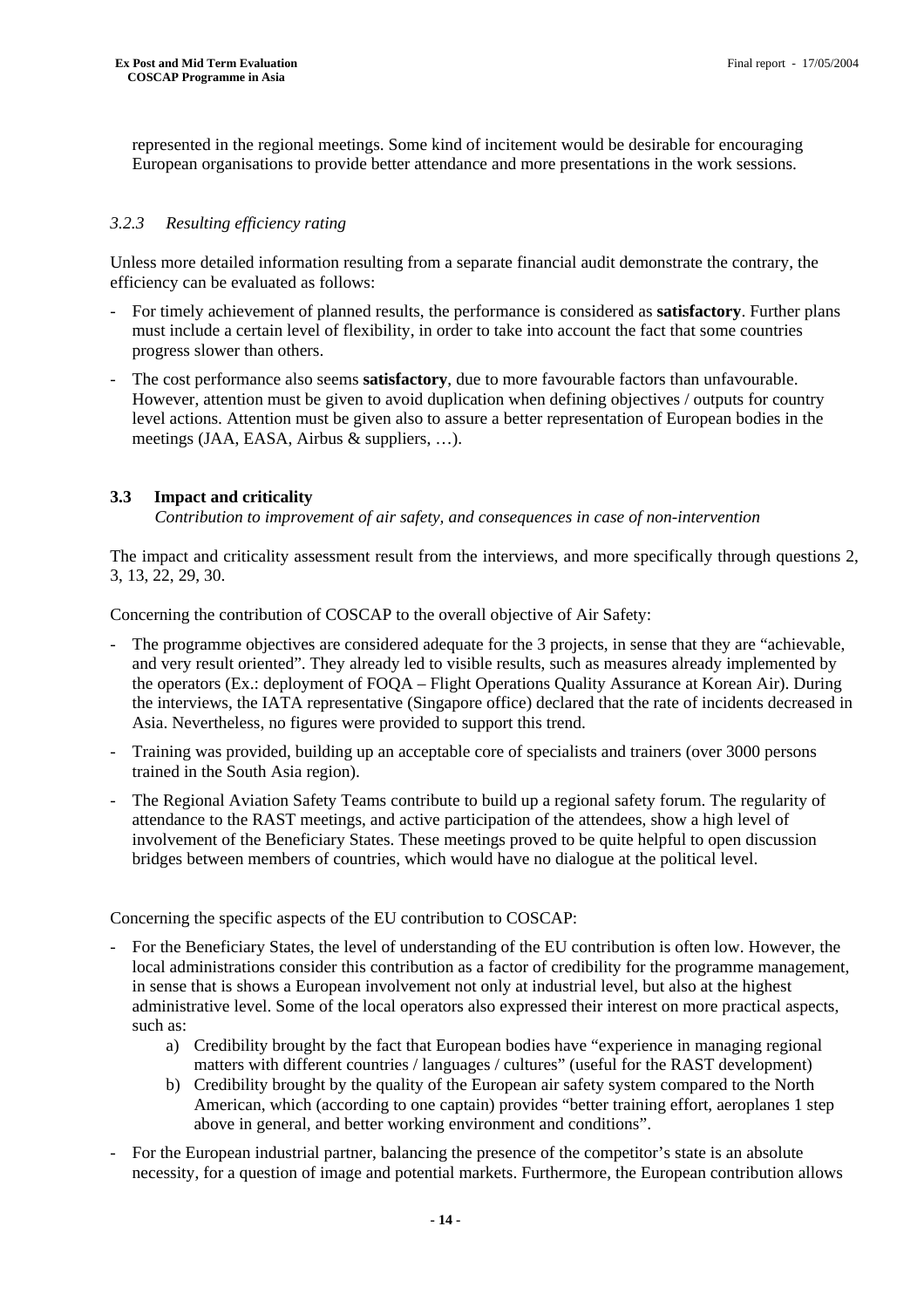an active presence at the Steering Committee meetings, for monitoring and controlling the programme objectives and actions.

- The programme management at ICAO also declares his attachment to an international image, which gives a better credibility and easier involvement of the Beneficiary States.
- More generally, all questioned Western parties concur in saying that the EU contribution provides larger means for achieving the common goal of air safety, while bringing international credibility. One FAA member declared: "Lot of times, you are faced to people prejudiced against the USA. The presence of the EU brings some balance, in sense that they can follow either way, but always western. Without the EU participation, we would not have achieved so much presently".

#### **3.4 Sustainability**

*Autonomy and durability over time*  (Interviews, questions 4, 9, 14, 17, 21, 25, 27)

The minutes of the regional meetings, and attendance list, show a regular attendance to the regional meetings, and good level of participation. This indicates a good involvement of the participant states. Almost all the participant states were present at the meetings in Kunming and Bangkok, an no country was kept to a minor role. All participated in the decisions, in a cooperative management way.

Their possibilities of financial contribution varies from one country to the other, but on this point also the participant states prove their involvement. In North Asia, for example, Korea provided its 4 years contribution in the first 2 years, and China provided 3 years in the same period. In South East Asia, due to the number of countries, the process was slower, but ICAO reported that all countries have now paid their contribution.

In the South Asia region, which is ahead in terms of years of COSCAP experience, the project coordination was taken over by a CTA from the region, replacing the former Western CTA. Contacts are still maintained with the former CTA, but the region shows a good level of autonomy for continuing the programme with large use of regional resources. The same approach is considered for the 2 other regions, but with large differences in the timing for transition, according to the countries different capabilities.

Globally, the sustainability of the programme can be qualified as follows:

- Involvement: All regions & countries show a high level of involvement, likely to be sustainable in time.
- Short term autonomy: progress is visible, particularly in South Asia, and some North Asia members. But time for reaching autonomy will be very variable from a country to another, and particular effort is required for the weakest states.
- Long term sustainability appears as a probably achievable goal, but still requiring time (at least 2 to 5 years). Furthermore, the level of autonomy may not be 100 %. Several western interviewees consider that they should continue "keeping an eye" on the regional works, and that the international dimension of the RAST should be maintained.

#### **3.5 Relevance**

*Conformity to overall objectives and strategy*  (Interviews, questions 2, 11, 16)

The programme objectives, and particularly those related to the regional safety forum, and to establishment of a regional core of trained people, allow improvement of air safety:

> Safety of the local operators, allowing safer use of international air companies from the region (in-coming and out-going flights)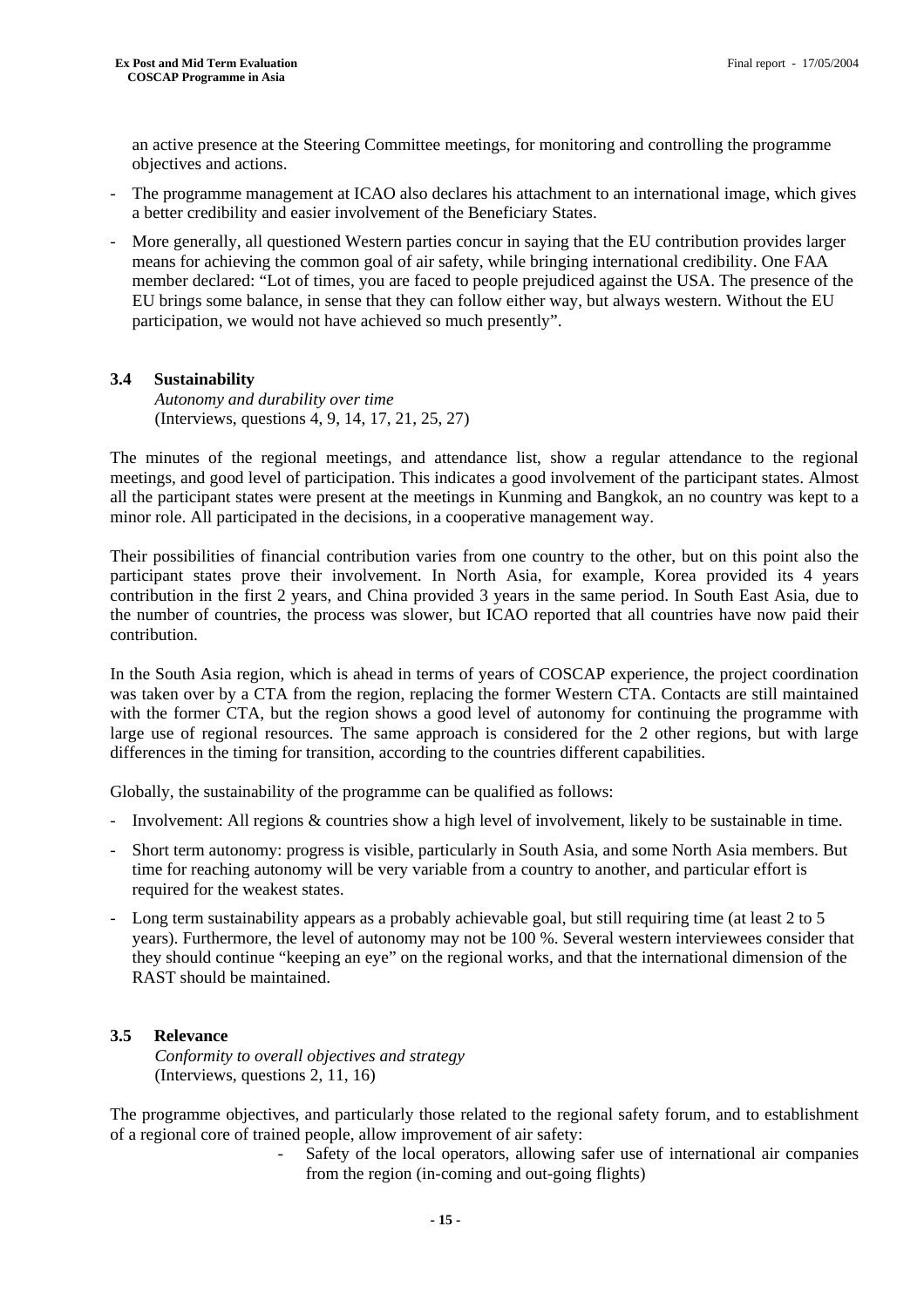Safer regional air space, allowing safer flights in the region by European / Western airlines (in-coming flights)

The promotion of European standards is not included as such in the objectives, which are presented as international / universal safety matters. However, the presence and participation of European bodies practically result in promoting a European point of view, taken into account for the regional decisions.

#### **3.6 Summary of results**

*Assessment of the resources used / results / value-for-money rating, (i.e. Efficiency):* 

- For efficiency in time used for the results achieved, the performance is satisfactory.
- For efficiency in cost, the result is also satisfactory (subject to possible findings from a separate financial audit), but requires vigilance or can be improved by:
	- a) Closely monitor in Steering Committee the definition or amendments of objectives, to avoid duplication with other related projects
	- b) For future or extended projects, facilitate programme monitoring by introducing milestones, so that intermediate report(s) refer to predefined objective verifiable indicators.
	- c) Incite European bodies to assure more presence and participation in the meetings and presentations.

*Identification of the results achieved, compared to specific objectives, and statement in terms of added value, criticality (consequences of non-intervention), and sustainability:* 

- The effectiveness in achieving the planned objectives is Good. The results are obtained, with good participation and involvement of the member states.
- In terms of added value, the quality of the programme relies on its achievable and practical aspects, and cooperative management method.
- From the opinions expressed in interviews, the EU contribution gives more means and credibility to the programme. Without it, achievements would be lower and slower, and the programme management would probably loose most of its international aspect, as well as its balance of the influences regarding standards, solutions, and industrial interests.
- Concerning sustainability, encouraging indications result from the countries involvement and progress. However, it seems that 100 % autonomy is not probable nor desirable. A high level of autonomy can be reached, but still requires time.

#### *Identification of COSCAP contribution to achievement of the programme global objectives and improvement of air safety,*

- Due to its practical aspect, and regional adhesion, the impact of COSCAP ranks from Good to Excellent.

#### *Assessment of whether achievements are in line with EU objectives and strategies, and hereunder whether the EU assistance has contributed to the promotion of European standards*

- The COSCAP achievements clearly participate in improving the Air Safety overall objective.
- Promotion of European standards and point of view is also present, but can be largely improved by getting more presence and involvement of European bodies.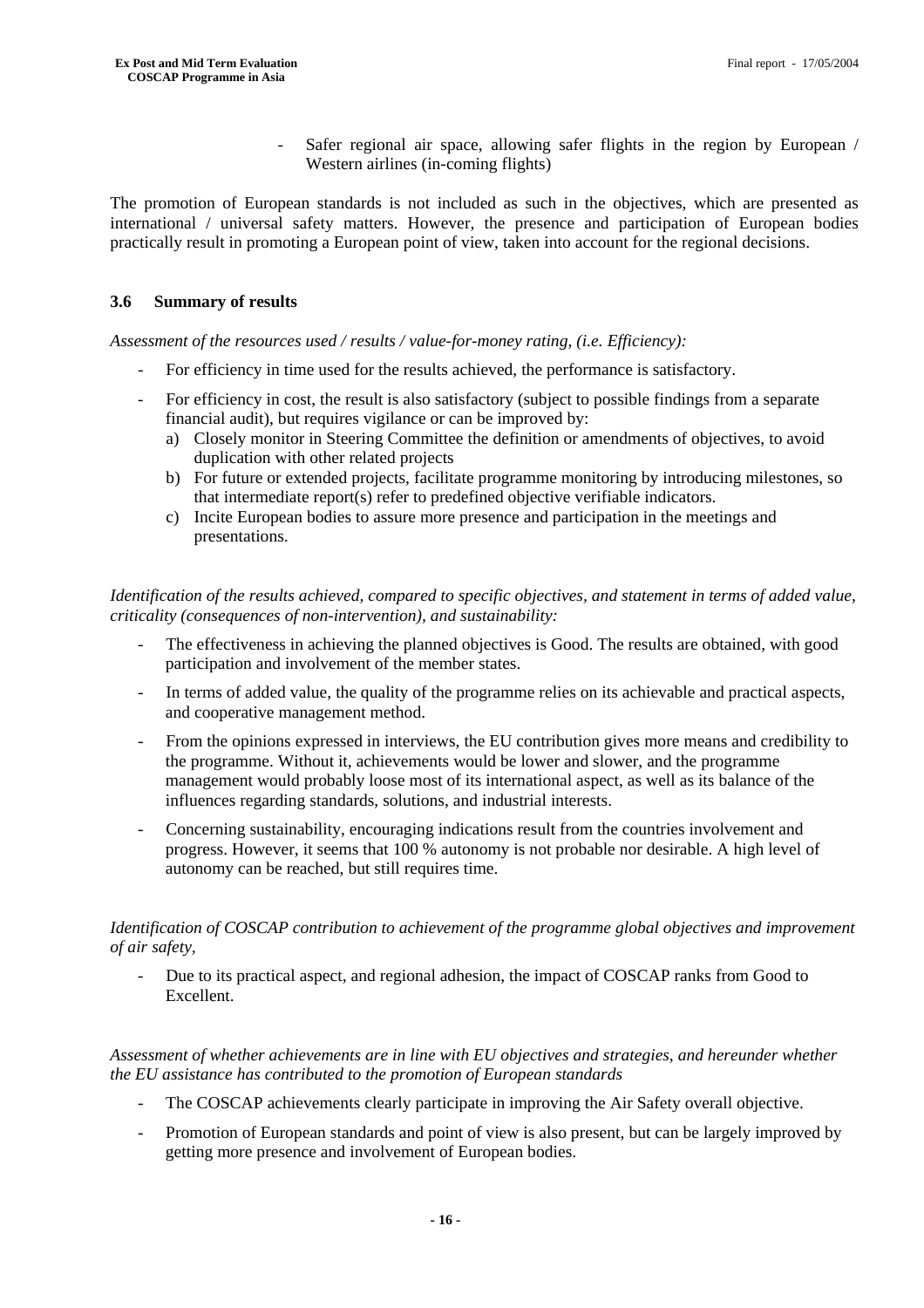## **4. CONCLUSIONS AND FURTHER RECOMMENDATIONS**

As a first general statement, COSCAP can be qualified as a very good and successful programme, considering that:

- Visible results are achieved, compared to practical realistic objectives. These objectives contribute to improve the safety of the local airlines in their international operations, as well as all other airlines in their operations to and over Asia.
- The participating states show a high level of involvement, and participate actively in the process of decision. This involvement is visible not only in the working sessions, but also confirmed in the financial contribution (in spite of some existing difficulties for certain countries).
- The programme coordination uses and stimulates this involvement by a very cooperative management, implying and/or consulting each of the participant states.
- There is visible progress in results, as well as in autonomy, with the perspective of long term sustainability, although time is still needed, and a 100 % autonomy is not considered as probable nor perhaps desirable.

In this way, participating in the COSCAP programme is participating in a useful and successful programme. The European contribution allows augmented means for actions, increases the programme credibility and volume of achievements, while allowing a constant presence at the Steering Committee for monitoring and controlling the programme. This presence is essential to guarantee the international aspect of the programme, and a fair balance of international influences and interests.

In spite of these positive aspects, several recommendations or improvement can be included in the short term:

- For a better image and efficiency, some kind of incitement is desirable for encouraging European organisations to provide better attendance and more presentations in the work sessions.
- Although the programme management is rather satisfactory, a certain level of vigilance is recommended in definition of the programme objectives, and possible further amendments. This requires close monitoring and participation in all Steering Committee meetings.
- For monitoring and reporting purpose, more formal progress indicators are recommended, such as measurable outputs and milestones, so that intermediate and final report(s) refer to predefined objective verifiable indicators.

And finally, for possible future extensions, lessons can be taken from the 3 COSCAP in Asia. On these projects, the regions have been quite responsive, and the project coordination cooperative and satisfactory. The same approach may be considered for different areas of the world, but perhaps with more difficulty for getting a good involvement in some areas, which will confirm then the need for close and strict monitoring.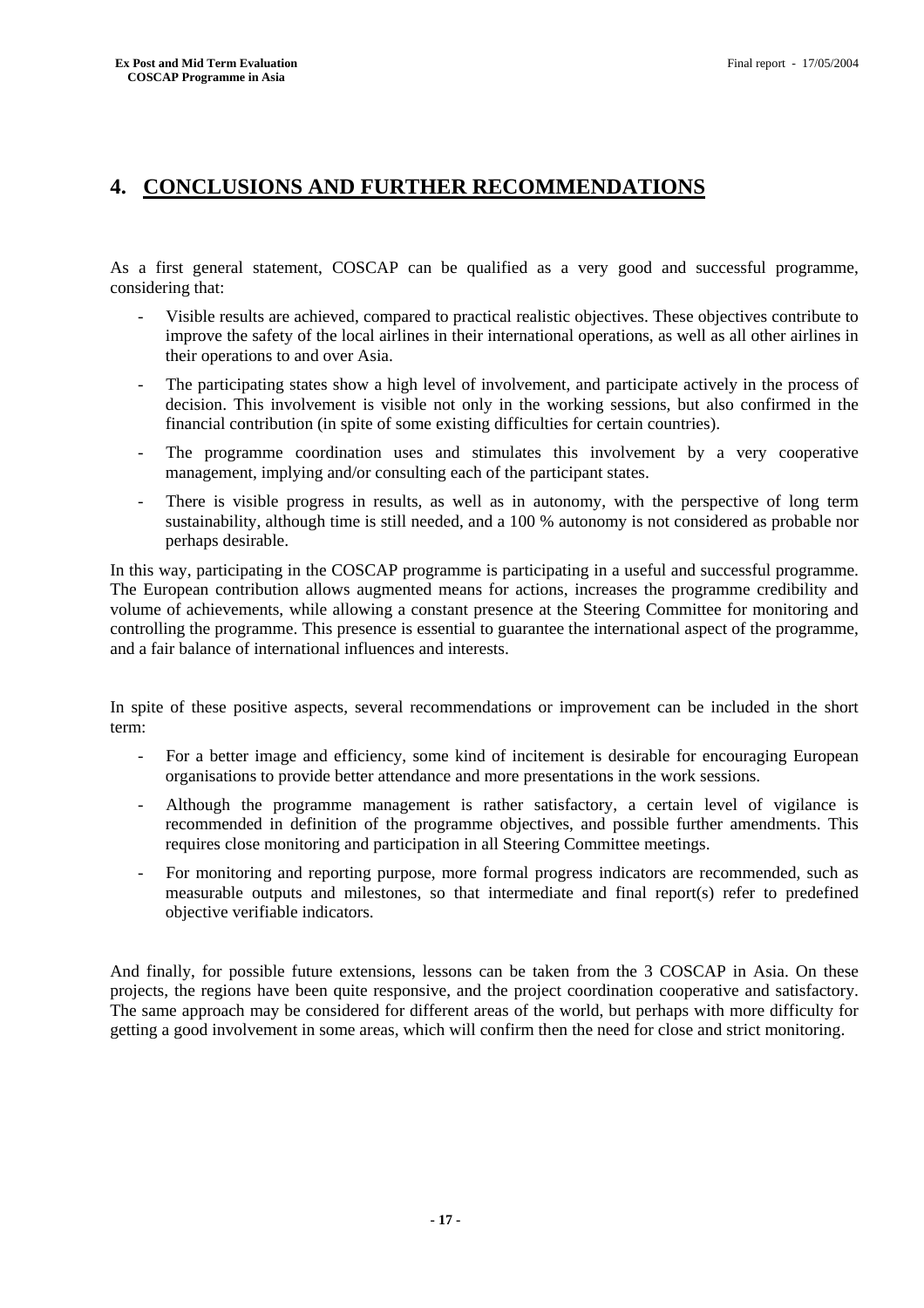# **ANNEXES**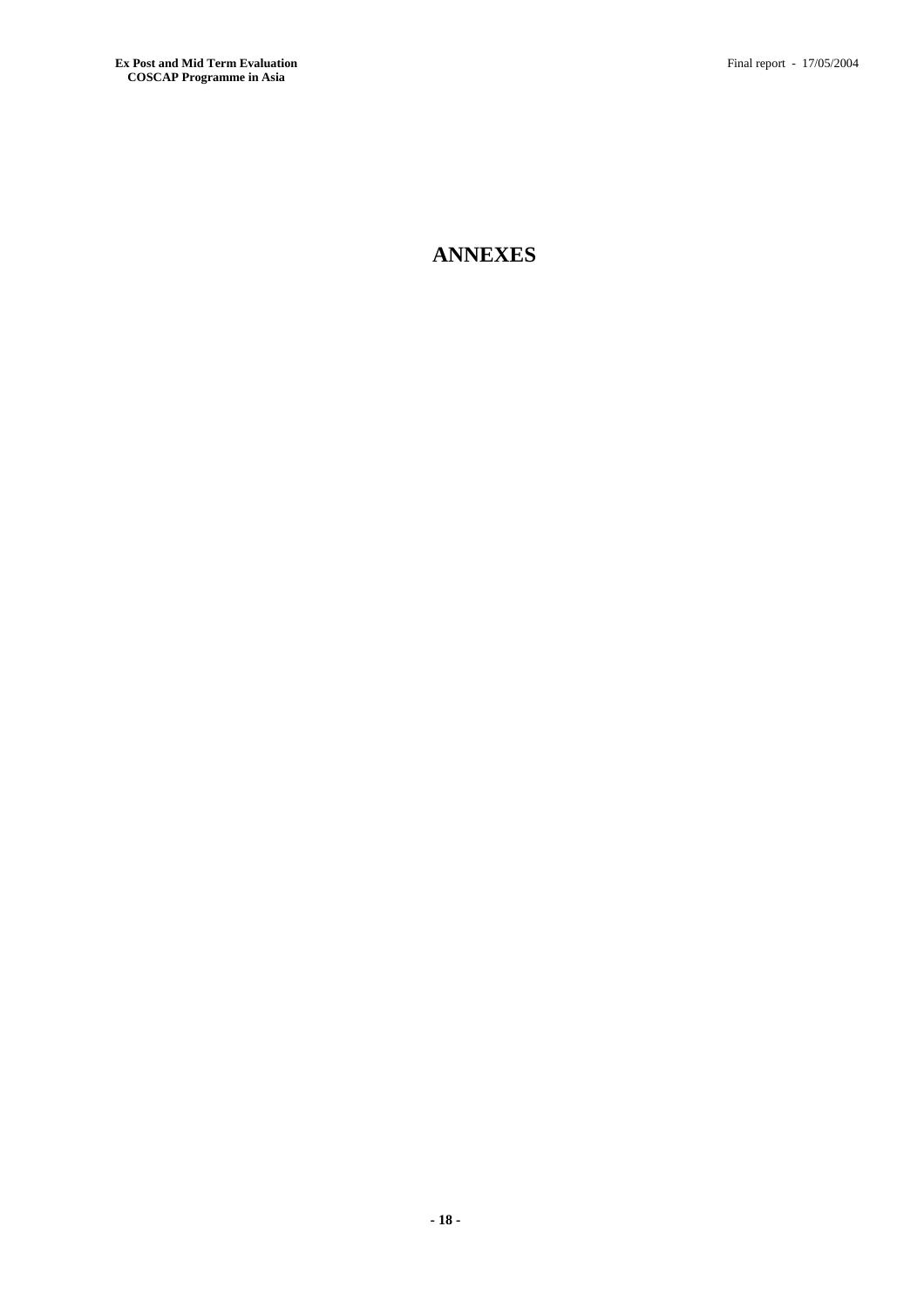## **ANNEX 1 - METHODOLOGY**

The approach and evaluation concept basically consists in:

- 1. Review of the existing administrative and technical documentation
- 2. Mission travel to Thailand and China, to meet ICAO's COSCAP leaders, aviation industry, and beneficiary organisations (local Civil Aviation Authorities, Airlines, …).
- 3. Analysis of the so collected data for conclusions and findings.

#### *1 Review of the existing documentation*

There is a considerable volume of documentation presently available.

After first reading, the following documents were identified as of major interest for the evaluation:

- Document "Communication from the Commission A European Community contribution to World Aviation Safety Improvement"
- Grant agreements, between the EU and ICAO, dated 29.12.2001 for the South and South-East Asia COSCAPs, and 10.12.2002 for the North Asia COSCAP.
- Final reports for the South and South-East Asia COSCAP (dated Aug-2003 and Feb-2004)
- Interim report for the North Asia COSCAP, dated Jan-2004
- Minutes/reports on the Steering Committees meetings
- Agendas, lists of participants, minutes and related organisation correspondence for the regional RAST meetings

#### Particularly:

- The "Communication" document provides a presentation of the EU strategy related to international air transport safety, and involvement in the programme
- the Grant Agreements provide the description of the start situation, in terms of immediate objectives, budgets, and implementation schedule
- the final/interim reports detail the results achieved in terms of immediate objectives, output, activities, as well as the existing deviations from the start agreement.

More generally, to facilitate detailed processing of the documentation, the Consultant will list all the documents in an organised documentation scheme. This will facilitate further "navigation" through the documents, in providing a comprehensive view of a global documentation plan.

The documents will then be reviewed in more detail, giving priority to the final / intermediate reports, to result indicators, and to information showing links and progression between the successive regional RAST meetings.

#### *2 Mission travel to Thailand and China*

The purpose of this mission is to take opportunity of the presence of a significant number of COSCAP actors in Kunming & Bangkok, while they attend the 2<sup>nd</sup> NARAST and combined SA/SEARAST meetings.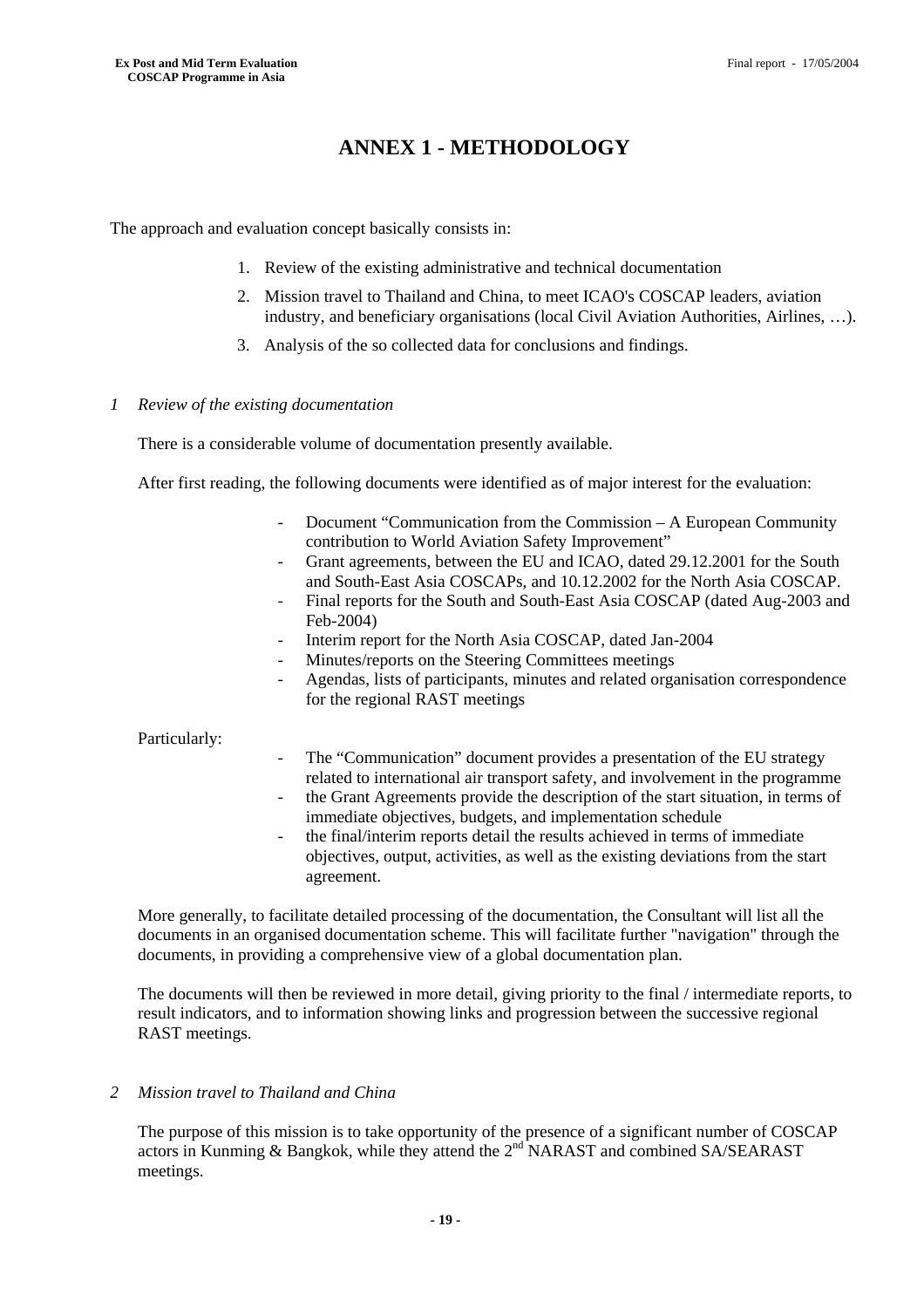This will provide an opportunity for the Consultant to meet

- ICAO's representatives and project co-ordinators
- General Directors of member administrations
- Associate members representatives
- Regional Civil Aviation Authorities and officials
- Industry Partners and users (Constructors, & Airlines)

Due to the tight schedule of the RAST meetings, no pre-arranged meeting was organised. The contacts will be taken on site, in view of getting a complete panel of opinions.

The interviews will be conducted on an individual meeting basis, according to a pre-defined questionnaire. They will include a first part as a free discussion, followed by a series of more precise questions. However, the list of questions remains open and flexible, to allow adaptations by the Consultant according to the first results and local conditions. The proposed support for these interviews, with its list of questions, is given in **Annex 2 – Questionnaire for Interviews**.

The mission plan is defined as:

|              | $-$ 12-13/4: Flight to Bangkok                                    |
|--------------|-------------------------------------------------------------------|
|              | - 13/4 a.m.: Initial meeting with ICAO regional office in Bangkok |
|              | - 13/4 p.m.: Flight from Bangkok to Kunming                       |
|              | - 14-16/4: Participation in Steering Committee Meeting in Kunming |
| $-17-22/4$ : | Discussion and fact-finding in Bangkok                            |
|              | Participation in Steering Committee meetings 19-22/4              |
| $-23/4$      | Return flight                                                     |
|              |                                                                   |

#### *3 Analysis for conclusions and findings*

For the present evaluation, the Consultant will qualify the following criteria on a scale of Excellent, Good, Satisfactory, Poor, Unacceptable:

- Assessment of the resources used and results, and value-for-money rating,
- Identification of the results achieved, compared to specific objectives, and statement in terms of added value, criticality (consequences of non-intervention), and sustainability,
- For each project, identification of its contribution to achievement of the programme global objectives and improvement of air safety,
- Assessment of whether achievements are in line with EU objectives and strategies, and hereunder whether the EU assistance has contributed to the promotion of European standards,

In the Conclusions & Findings, special attention will be given to the lessons learnt and further recommendations for improvement, if any.

#### *4 Data sources and analysis*

The evaluation criteria, as listed in the previous paragraph, are characteristic of Efficiency, Effectiveness, Impact Sustainability, and Relevance.

- *For assessment of the resources used / results / value-for-money rating, (i.e. Efficiency):*  The information required can be deducted from the reports, where the resources used and results achieved are clearly indicated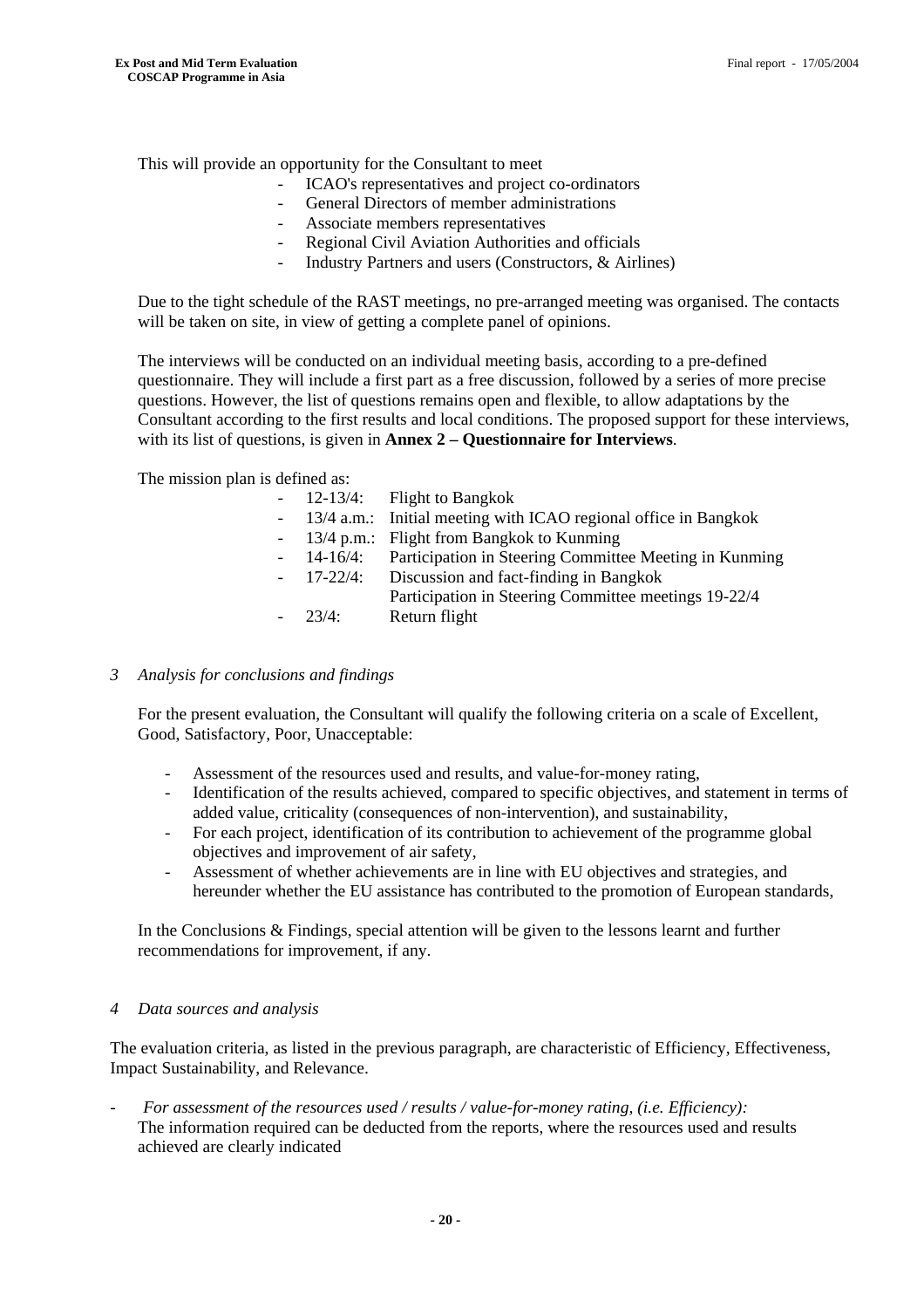- *For identification of the results achieved, compared to specific objectives, and statement in terms of added value, criticality (consequences of non-intervention), and sustainability:*  The reports clearly indicate the results achieved (i.e. Effectiveness). They also provide some indication on sustainability. However, due to the importance and difficult apprehension of this point, cross-checking through interviews is considered. The added value and criticality aspects (i.e. Impact) will be obtained through the interviews.
- *For each project, identification of its contribution to achievement of the programme global objectives and improvement of air safety,*  Also related to Impact, this type of identification will also be obtained through the interviews
- *Assessment of whether achievements are in line with EU objectives and strategies, and hereunder whether the EU assistance has contributed to the promotion of European standards*  Related to Relevance aspects, this point is mentioned in the reports. However, due to its importance and difficult apprehension, cross-checking through interviews is considered.

|                                                     | <b>Relates to</b>     | <b>Deducted from</b> |            |  |
|-----------------------------------------------------|-----------------------|----------------------|------------|--|
|                                                     |                       | Reports              | Interviews |  |
| Resources used and results                          | <b>EFFICIENCY</b>     | Х                    |            |  |
| Value-for-money rating,                             |                       |                      |            |  |
| Results achieved, compared to specific objectives   | <b>EFFECTIVENESS</b>  | X                    |            |  |
| Statement in terms of added value                   | <b>IMPACT</b>         |                      | X          |  |
| Criticality (consequences of non-intervention)      | <b>IMPACT</b>         |                      | Х          |  |
| Sustainability                                      | <b>SUSTAINABILITY</b> | X                    | X          |  |
| Contribution to achievement of the programme global | <b>IMPACT</b>         | X                    | X          |  |
| objectives                                          |                       |                      |            |  |
| Improvement of air safety                           |                       |                      | X          |  |
| Achievements in line with EU objectives/strategies  | <b>RELEVANCE</b>      | X                    | X          |  |

#### Table 1 - Summary of Data sources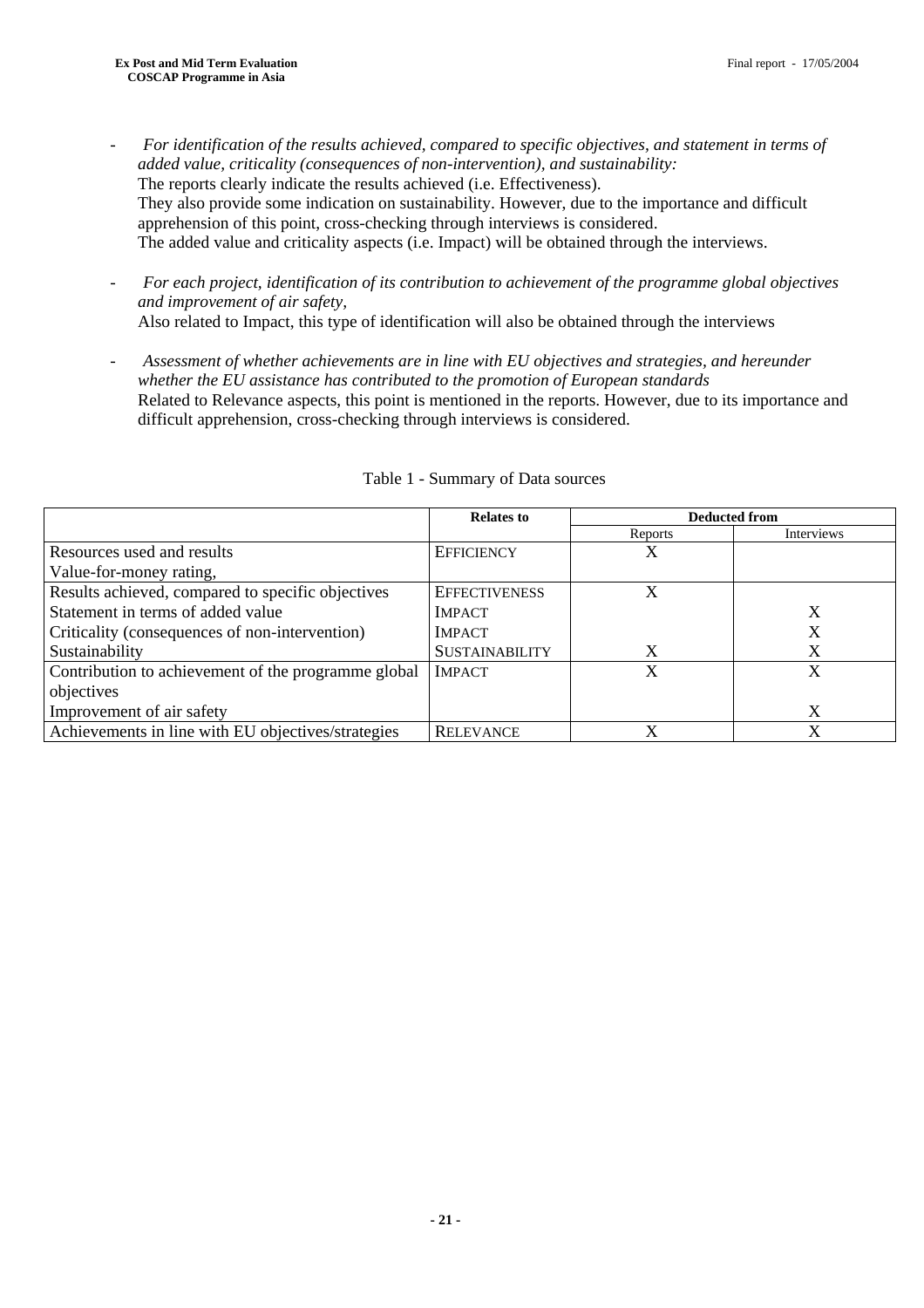### **Ex Post and Mid Term Evaluation COSCAP Programme in Asia**

**ANNEX 2 - Questionnaire** 

Questionnaire for interviews

| Date:                          | <b>Location:</b> |
|--------------------------------|------------------|
| Person met:                    |                  |
| <b>Country:</b>                |                  |
| Organisation:                  |                  |
| Title / role in the programme: |                  |
|                                |                  |

# **1RST PART: OPEN DISCUSSION (MAXI ½ HOUR)**

General comment about the COSCAP programme, role of all parties involved, and EU contribution

Strengths

Weaknesses

Present situation, results, expectations

Personal statement in terms of vision of the future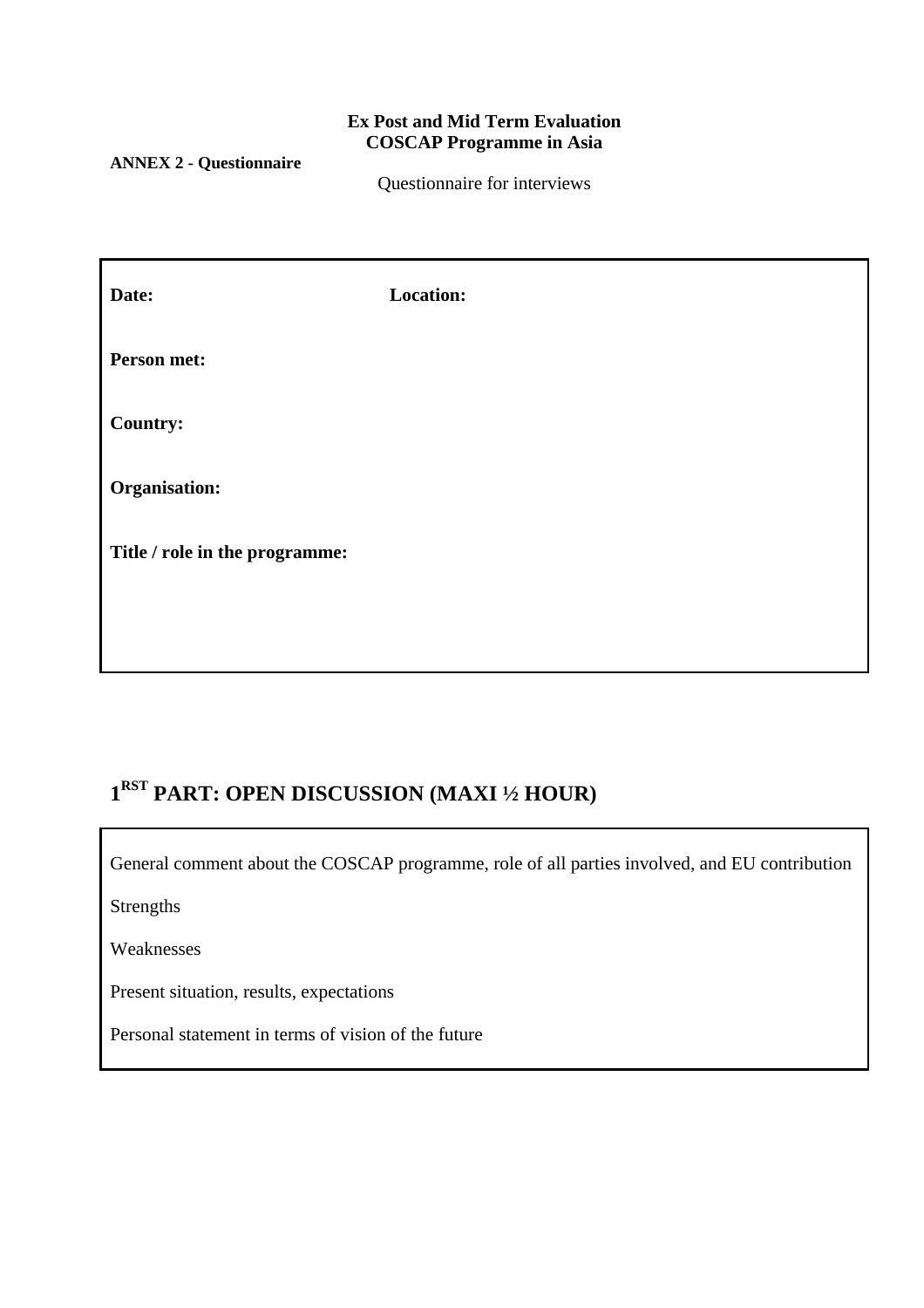*Open discussion: General, roles, strengths, weaknesses, present, expectations, future …*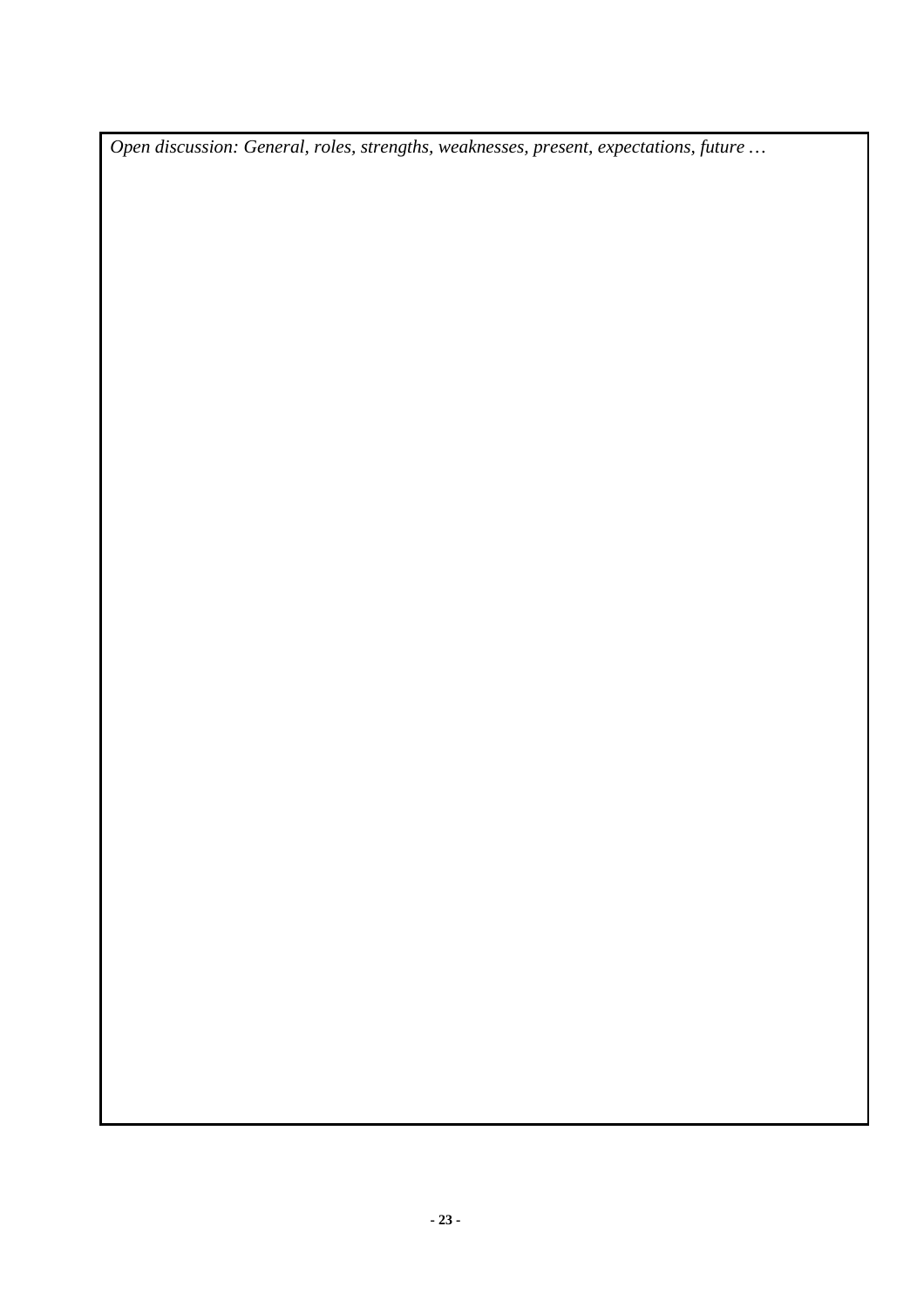# **2ND PART: QUESTIONNAIRE**

### *Objectives & actions*

- 1. For how long have you been involved in the COSCAP initiative?
- 2. Do you consider that the programme objectives are adequate for your country / region needs?
- 3. Do you consider that they have already led to visible results?
- 4. How would you define your present priorities? What about their long term evolution?
- 5. Do you have sufficient information on the progress of on-going actions & achievements?
- 6. The objectives  $&$  actions are they defined clearly enough?
- 7. Are you satisfied with the present achievements? Suggestions for the future?
- 8. Do you have further expectations or suggestions?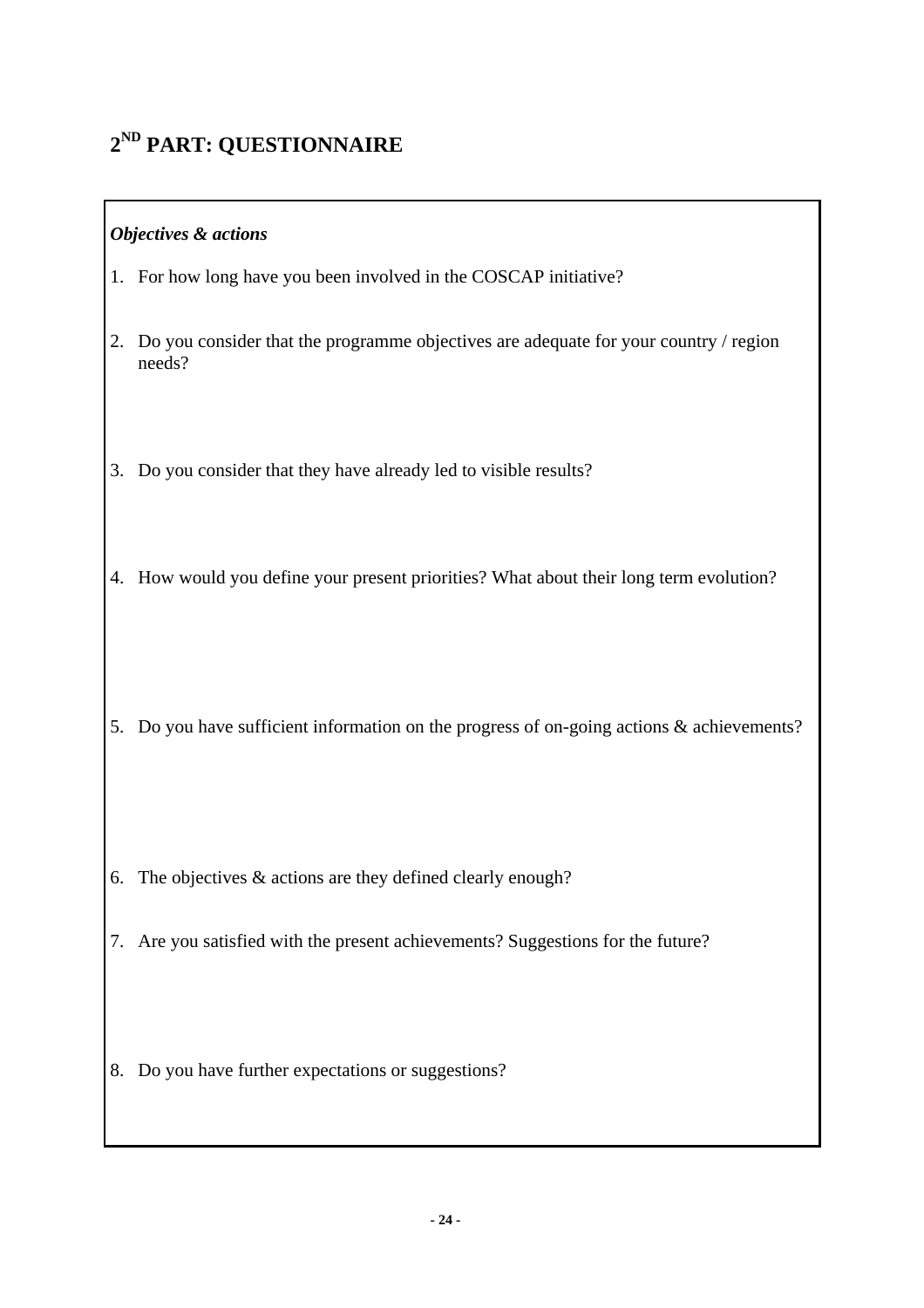### *Training & Technical Assistance*

- 9. Is there a training plan clearly defined for the coming years?
- 10. At present date, what training actions were most useful?
- 11. Were they adequate for your country / region needs?
- 12. How would you define their quality? What indicators are available?
- 13. What would you say about the quantity of persons trained in your country / region?
- 14. What is the post-training stability of the trainees in their position?
- 15. At present date, were the technical assistance actions useful?
- 16. Were they adequate for your country / region needs?
- 17. For further steps, how would you define your priorities at country / region level?
- 18. Do you have expectations / suggestions for the future?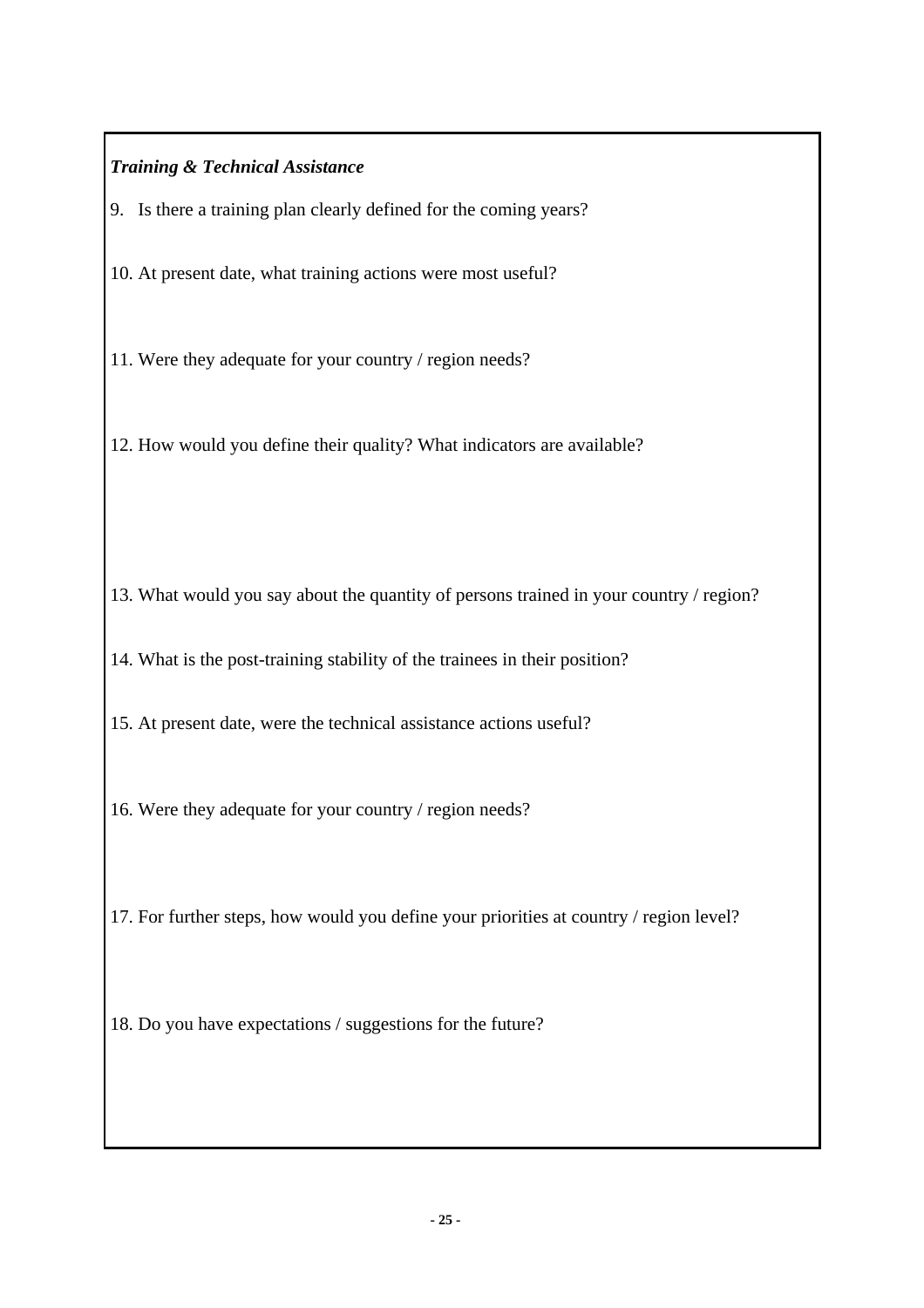## *Phasing*

19. Is the Phase 1 - Phase 2 transition clearly defined for your country / region?

20. Do you consider that this transition was well prepared / organised?

21. Do you consider the timing planned for this transition as adequate?

### *RAST meetings*

22. Can you formulate a general statement about the RAST meetings?

23. For how long has your organisation been involved in these actions?

24. Are there any difficulties for regular participation to these meetings?

- 25. Are you satisfied with their frequency?
- 26. Do you have sufficient information on the resulting actions?
- 27. Has your organisation further contacts at regional level between the meetings?
- 28. Do you have expectations / suggestions for the future?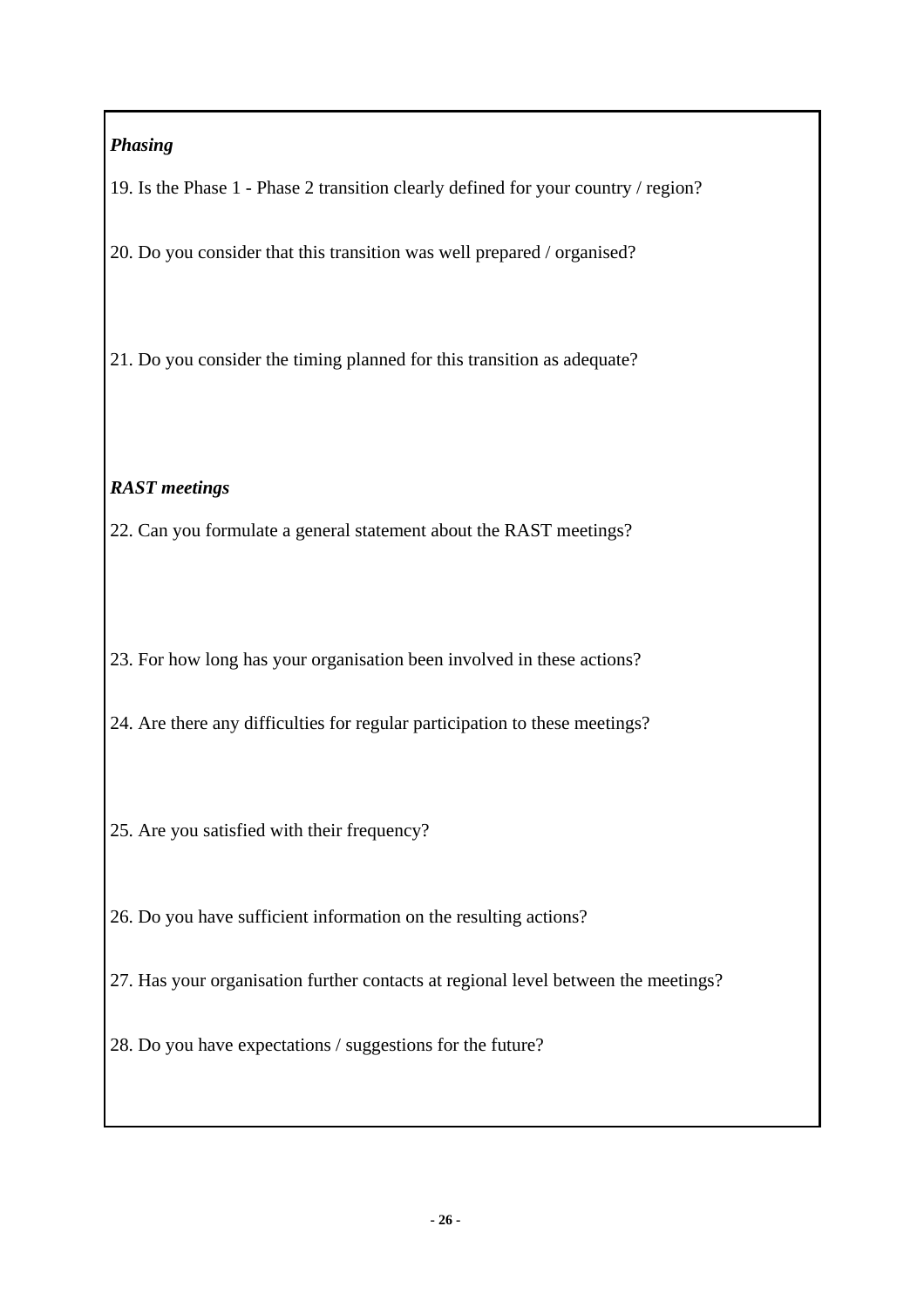## *EU contribution*

29. How would you qualify the specific interest of EU contribution in the programme?

30. Do you consider that the objectives / actions should be differentiated?

31. Do you have expectations / suggestions for the future?